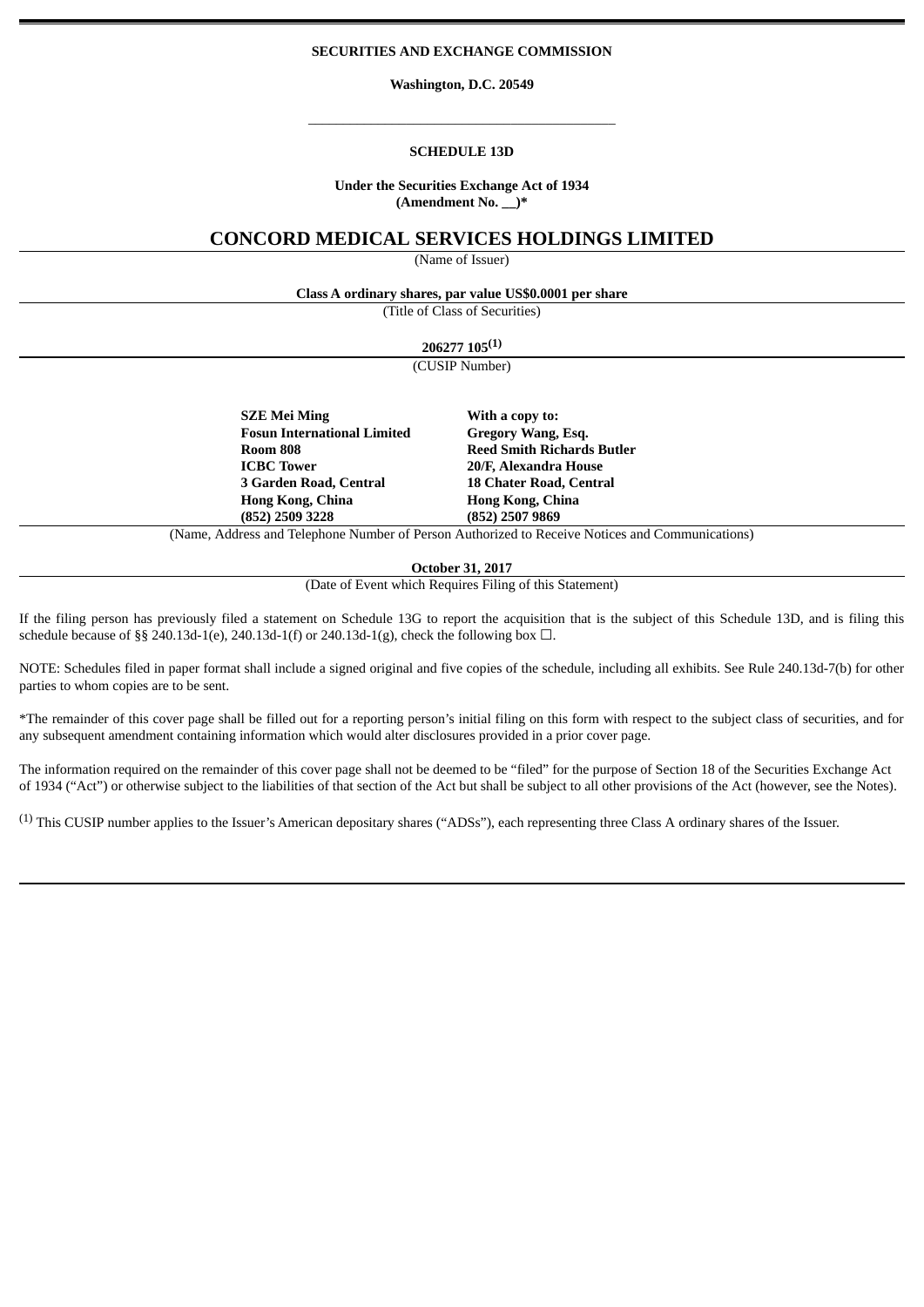# **CUSIP No. 206277 105**

| (1)  | <b>NAME OF REPORTING PERSONS</b>                                    |      |                                                                                                |  |
|------|---------------------------------------------------------------------|------|------------------------------------------------------------------------------------------------|--|
|      | <b>Fosun International Limited</b>                                  |      |                                                                                                |  |
| (2)  | CHECK THE APPROPRIATE BOX IF A MEMBER OF A GROUP (See Instructions) |      |                                                                                                |  |
|      | $(a) \boxtimes$                                                     |      |                                                                                                |  |
| (3)  | (b)                                                                 |      |                                                                                                |  |
|      | <b>SEC USE ONLY</b>                                                 |      |                                                                                                |  |
| (4)  | <b>SOURCE OF FUNDS</b>                                              |      |                                                                                                |  |
|      | <b>WC</b>                                                           |      |                                                                                                |  |
| (5)  |                                                                     |      | CHECK IF DISCLOSURE OF LEGAL PROCEEDINGS IS REQUIRED PURSUANT TO ITEMS $2(d)$ or $2(e)$ $\Box$ |  |
| (6)  |                                                                     |      | CITIZENSHIP OR PLACE OF ORGANIZATION                                                           |  |
|      | Hong Kong                                                           |      |                                                                                                |  |
|      | Number of                                                           | (7)  | <b>SOLE VOTING POWER</b>                                                                       |  |
|      | <b>Shares</b>                                                       |      | $\Omega$                                                                                       |  |
|      | Beneficially                                                        | (8)  | <b>SHARED VOTING POWER</b>                                                                     |  |
|      | Owned by Each                                                       |      | 13.086.350                                                                                     |  |
|      | Reporting                                                           | (9)  | <b>SOLE DISPOSITIVE POWER</b>                                                                  |  |
|      | Person With                                                         |      | 0                                                                                              |  |
|      |                                                                     | (10) | <b>SHARED DISPOSITIVE POWER</b>                                                                |  |
|      |                                                                     |      | 13.086.350                                                                                     |  |
| (11) | AGGREGATE AMOUNT BENEFICIALLY OWNED BY EACH REPORTING PERSON        |      |                                                                                                |  |
|      | 13,086,350                                                          |      |                                                                                                |  |
| (12) |                                                                     |      | CHECK IF THE AGGREGATE AMOUNT IN ROW (11) EXCLUDES CERTAIN SHARES                              |  |
|      | П                                                                   |      |                                                                                                |  |
| (13) | PERCENT OF CLASS REPRESENTED BY AMOUNT IN ROW (11)                  |      |                                                                                                |  |
|      | $9.99\%$ <sup>(1)</sup>                                             |      |                                                                                                |  |
| (14) | TYPE OF REPORTING PERSON                                            |      |                                                                                                |  |
|      | <sub>CO</sub>                                                       |      |                                                                                                |  |

(1) This percentage is calculated based on 131,022,616 Class A ordinary shares, par value \$0.0001 per share (the "Ordinary Shares"), of Concord Medical Services Holdings Limited (the "Issuer"), outstanding as of May 1, 2017 according to the Issuer's annual report on Form 20-F filed on May 1, 2017.

-2-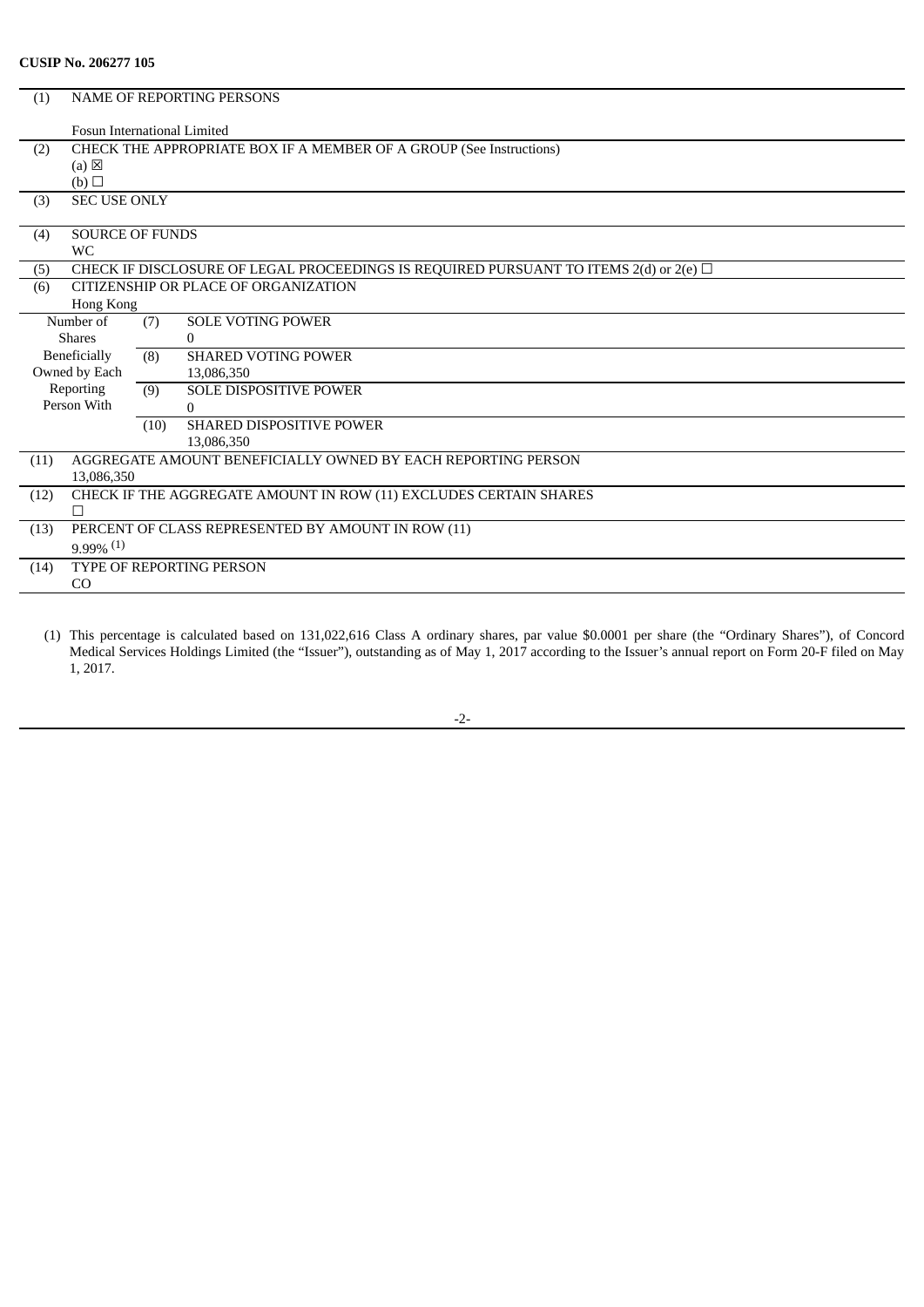| (1)  | <b>NAME OF REPORTING PERSONS</b>                                    |      |                                                                                            |
|------|---------------------------------------------------------------------|------|--------------------------------------------------------------------------------------------|
|      |                                                                     |      | Fosun Industrial Holdings Limited                                                          |
| (2)  | CHECK THE APPROPRIATE BOX IF A MEMBER OF A GROUP (See Instructions) |      |                                                                                            |
|      | $(a) \boxtimes$                                                     |      |                                                                                            |
|      | (b)                                                                 |      |                                                                                            |
| (3)  | <b>SEC USE ONLY</b>                                                 |      |                                                                                            |
| (4)  | <b>SOURCE OF FUNDS</b>                                              |      |                                                                                            |
|      | AF                                                                  |      |                                                                                            |
| (5)  |                                                                     |      | CHECK IF DISCLOSURE OF LEGAL PROCEEDINGS IS REQUIRED PURSUANT TO ITEMS 2(d) or 2(e) $\Box$ |
| (6)  |                                                                     |      | CITIZENSHIP OR PLACE OF ORGANIZATION                                                       |
|      | Hong Kong                                                           |      |                                                                                            |
|      | Number of                                                           | (7)  | <b>SOLE VOTING POWER</b>                                                                   |
|      | <b>Shares</b>                                                       |      | $\Omega$                                                                                   |
|      | Beneficially                                                        | (8)  | <b>SHARED VOTING POWER</b>                                                                 |
|      | Owned by Each                                                       |      | 13,086,350                                                                                 |
|      | Reporting                                                           | (9)  | <b>SOLE DISPOSITIVE POWER</b>                                                              |
|      | Person With                                                         |      | $\Omega$                                                                                   |
|      |                                                                     | (10) | <b>SHARED DISPOSITIVE POWER</b>                                                            |
|      |                                                                     |      | 13.086.350                                                                                 |
| (11) |                                                                     |      | AGGREGATE AMOUNT BENEFICIALLY OWNED BY EACH REPORTING PERSON                               |
|      | 13,086,350                                                          |      |                                                                                            |
| (12) |                                                                     |      | CHECK IF THE AGGREGATE AMOUNT IN ROW (11) EXCLUDES CERTAIN SHARES                          |
|      | $\Box$                                                              |      |                                                                                            |
| (13) |                                                                     |      | PERCENT OF CLASS REPRESENTED BY AMOUNT IN ROW (11)                                         |
|      | $9.99\%$ <sup>(1)</sup>                                             |      |                                                                                            |
| (14) |                                                                     |      | <b>TYPE OF REPORTING PERSON</b>                                                            |
|      | C <sub>O</sub>                                                      |      |                                                                                            |

(1) This percentage is calculated based on 131,022,616 Ordinary Shares of the Issuer outstanding as of May 1, 2017 according to the Issuer's annual report on Form 20-F filed on May 1, 2017.

-3-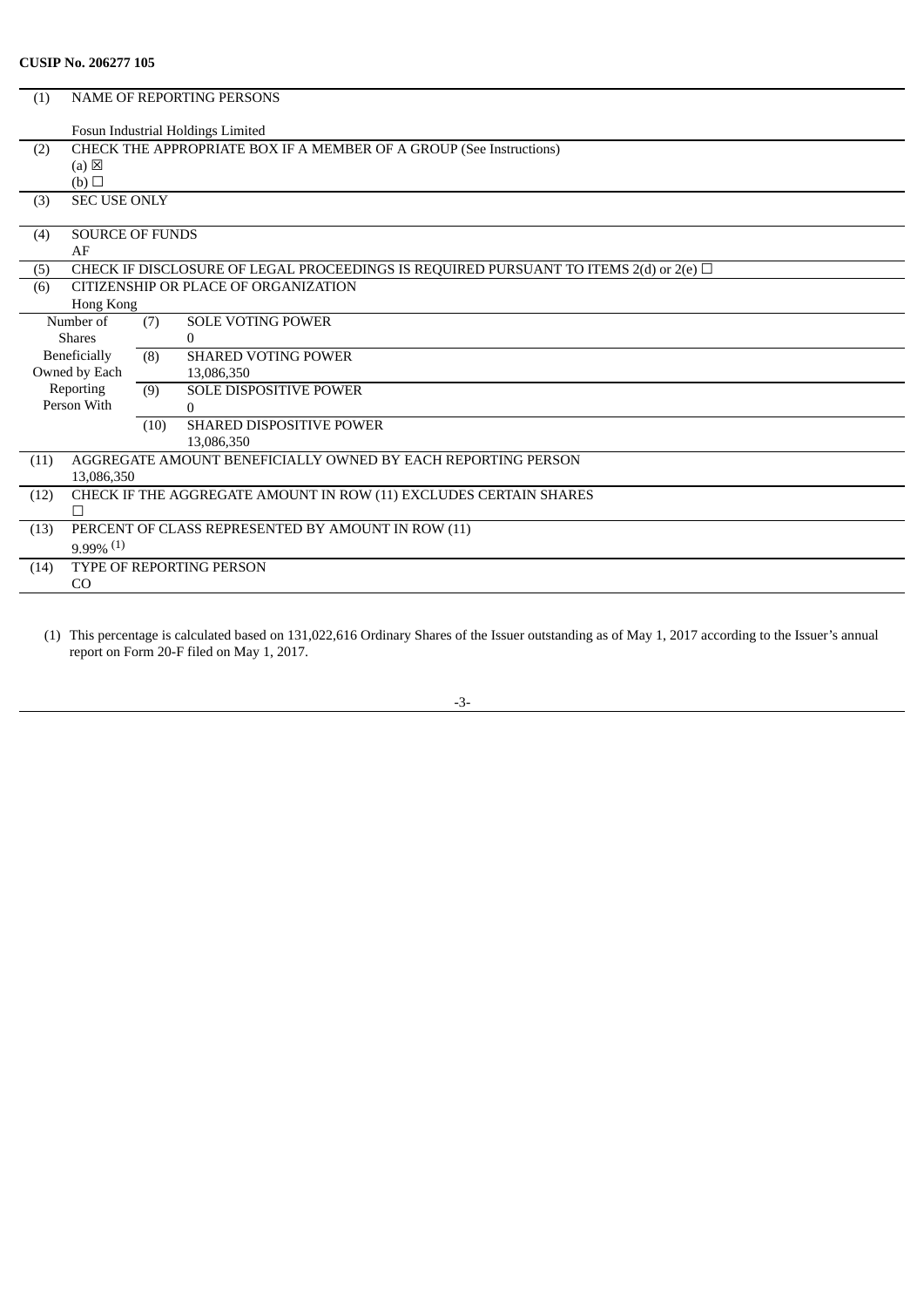| (1)  |                                                                     |      | <b>NAME OF REPORTING PERSONS</b>                                                               |
|------|---------------------------------------------------------------------|------|------------------------------------------------------------------------------------------------|
|      | Oasis Inspire Limited                                               |      |                                                                                                |
| (2)  | CHECK THE APPROPRIATE BOX IF A MEMBER OF A GROUP (See Instructions) |      |                                                                                                |
|      | $(a) \boxtimes$                                                     |      |                                                                                                |
|      | (b)                                                                 |      |                                                                                                |
| (3)  | <b>SEC USE ONLY</b>                                                 |      |                                                                                                |
|      | <b>SOURCE OF FUNDS</b>                                              |      |                                                                                                |
| (4)  | AF                                                                  |      |                                                                                                |
|      |                                                                     |      |                                                                                                |
| (5)  |                                                                     |      | CHECK IF DISCLOSURE OF LEGAL PROCEEDINGS IS REQUIRED PURSUANT TO ITEMS $2(d)$ or $2(e)$ $\Box$ |
| (6)  |                                                                     |      | CITIZENSHIP OR PLACE OF ORGANIZATION                                                           |
|      | British Virgin Islands                                              |      |                                                                                                |
|      | Number of                                                           | (7)  | <b>SOLE VOTING POWER</b>                                                                       |
|      | <b>Shares</b>                                                       |      | $\Omega$                                                                                       |
|      | Beneficially                                                        | (8)  | <b>SHARED VOTING POWER</b>                                                                     |
|      | Owned by Each                                                       |      | 13,086,350                                                                                     |
|      | Reporting                                                           | (9)  | <b>SOLE DISPOSITIVE POWER</b>                                                                  |
|      | Person With                                                         |      | $\Omega$                                                                                       |
|      |                                                                     | (10) | <b>SHARED DISPOSITIVE POWER</b>                                                                |
|      |                                                                     |      | 13.086.350                                                                                     |
| (11) |                                                                     |      | AGGREGATE AMOUNT BENEFICIALLY OWNED BY EACH REPORTING PERSON                                   |
|      | 13,086,350                                                          |      |                                                                                                |
| (12) |                                                                     |      | CHECK IF THE AGGREGATE AMOUNT IN ROW (11) EXCLUDES CERTAIN SHARES                              |
|      |                                                                     |      |                                                                                                |
| (13) |                                                                     |      | PERCENT OF CLASS REPRESENTED BY AMOUNT IN ROW (11)                                             |
|      | $9.99\%$ <sup>(1)</sup>                                             |      |                                                                                                |
| (14) |                                                                     |      | <b>TYPE OF REPORTING PERSON</b>                                                                |
|      | CO                                                                  |      |                                                                                                |
|      |                                                                     |      |                                                                                                |

(1) This percentage is calculated based on 131,022,616 Ordinary Shares of the Issuer outstanding as of May 1, 2017 according to the Issuer's annual report on Form 20-F filed on May 1, 2017.

-4-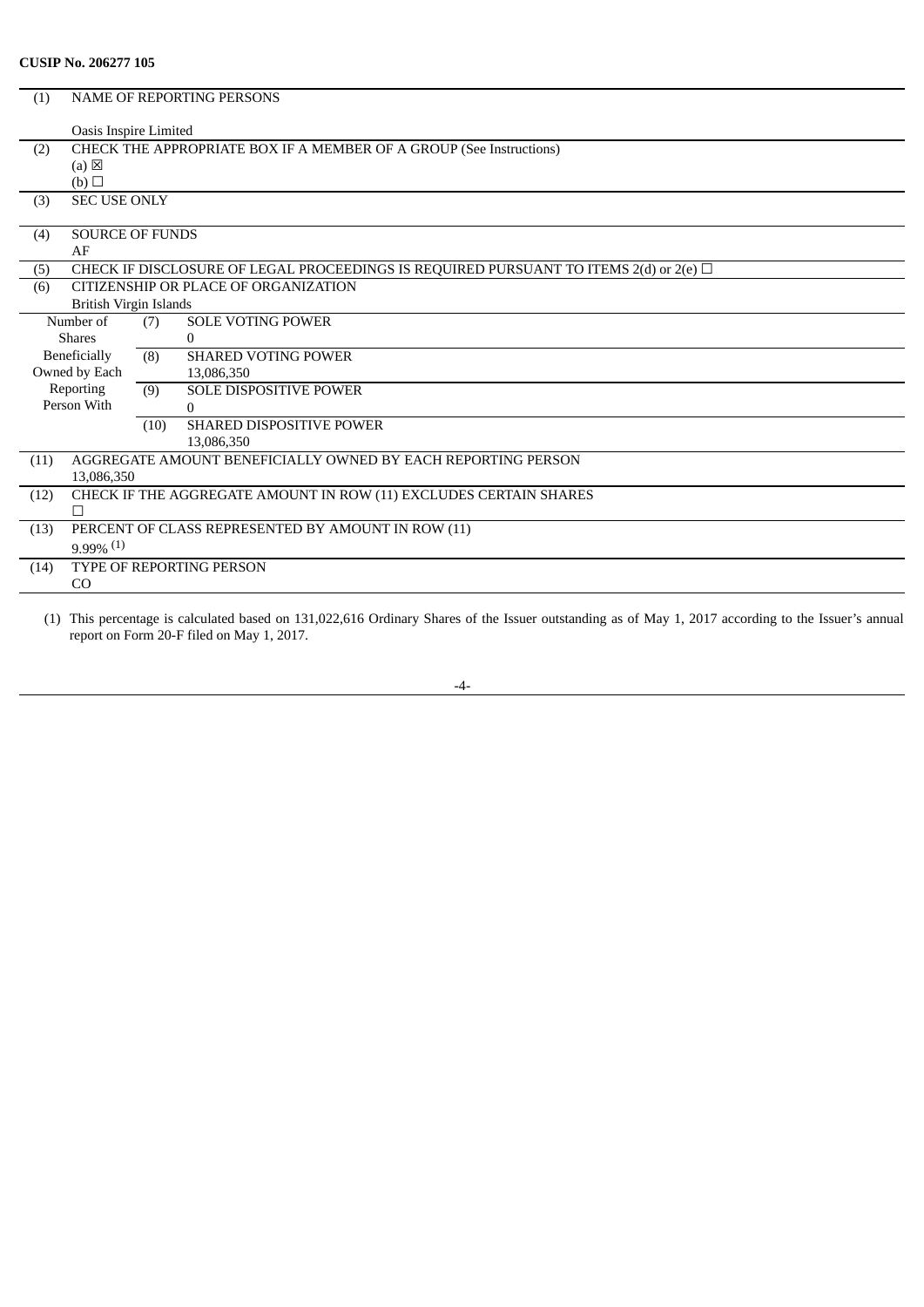#### **Item 1. Security and Issuer.**

This Statement on Schedule 13D (this "Statement") relates to the Ordinary Shares of the Issuer, a company organized under the laws of the Cayman Islands, whose principal executive offices are located at 18/F, Tower A, Global Trade Center, 36 North Third Ring Road East, Dongcheng District, Beijing 100013, People's Republic of China.

#### **Item 2. Identity and Background.**

This Statement is being jointly filed by the following persons (collectively, the "Reporting Persons" and each a "Reporting Person"): (i) Fosun International Limited ("Fosun International"), a company organized under the laws of the Hong Kong Special Administrative Region of China ("Hong Kong"); (ii) Fosun Industrial Holdings Limited ("Fosun Industrial"), a company organized under the laws of Hong Kong; and (iii) Oasis Inspire Limited ("Oasis Inspire"), a company organized under the laws of the British Virgin Islands.

Fosun International is principally engaged in creating customer-to-maker ecosystems in health, happiness and wealth and providing high-quality products and services for families around the world. The address of its principal business office is Room 808, ICBC Tower, 3 Garden Road, Central, Hong .<br>Kong.

Fosun Industrial is principally engaged in investment holding. The address of its principal business office is Room 808, ICBC Tower, 3 Garden Road, Central, Hong Kong.

Oasis Inspire is principally engaged in investment holding. The address of its principal business office is Vistra Corporate Services Centre, Wickhams Cay II, Road Town, Tortola, VG1110, British Virgin Islands.

The name, business address, present principal employment and citizenship of each director and executive officer of each Reporting Person, any person controlling such Reporting Person and any person ultimately in control of such Reporting Person are set forth in Exhibit 99.2.

During the last five years, none of the Reporting Persons nor, to the knowledge of the Reporting Persons, any person named in Exhibit 99.2, has been convicted in a criminal proceeding (excluding traffic violations or similar misdemeanors).

During the last five years, none of the Reporting persons nor, to the knowledge of the Reporting Persons, any person named in Exhibit 99.2, has been a party to a civil proceeding of a judicial or administrative body of competent jurisdiction and, as a result of such proceeding, is or was subject to a judgment, decree or final order enjoining future violations of, or prohibiting or mandating activities subject to, federal or state securities laws or finding any violation with respect to such laws.

# **Item 3. Source and Amount of Funds or Other Consideration.**

Internal cash resources.

#### **Item 4. Purpose of Transaction.**

On October 31, 2017, Oasis Inspire entered into a share purchase agreement (the "Share Purchase Agreement") with Carlyle Asia Growth Partners III, L.P. ("CAGP III") and CAGP III Co-Investment, L.P. ("CAGP III Co-Investment"), a copy of which is filed hereto as Exhibit 99.3. Pursuant to the Share Purchase Agreement, Oasis Inspire purchased (i)12,584,500 Ordinary Shares from CAGP III for an aggregate purchase price of US\$12,374,758.00 (the "CAGP III Purchase Price"), and (ii) 501,850 Ordinary Shares from CAGP III Co-Investment for an aggregate purchase price of US\$493,486.00 (the "CAGP III Co-Investment Purchase Price" and, together with the CAGP III Purchase Price, the "Aggregate Purchase Price"). The Aggregate Purchase Price has been calculated based on a price of US\$0.98 per Ordinary Share.

Mr. Jianyu Yang, the controlling shareholder of the Issuer also signed a letter of undertaking (the "Controlling Shareholder's Undertaking Letter") on October 31, 2017 and agreed to use his best efforts to (i) nominate and support the election of Yanxiang LU, a representative designated by Oasis Inspire (the "Oasis Nominee") to the board of directors of the Issuer (the "Board"), and (ii) cause any outstanding voting securities held by the Controlling Shareholder and his affiliates to be voted in favor of the Oasis Nominee's election or appointment to the Board as a director. The Controlling Shareholder's Undertaking Letter is filed hereto as Exhibit 99.4.

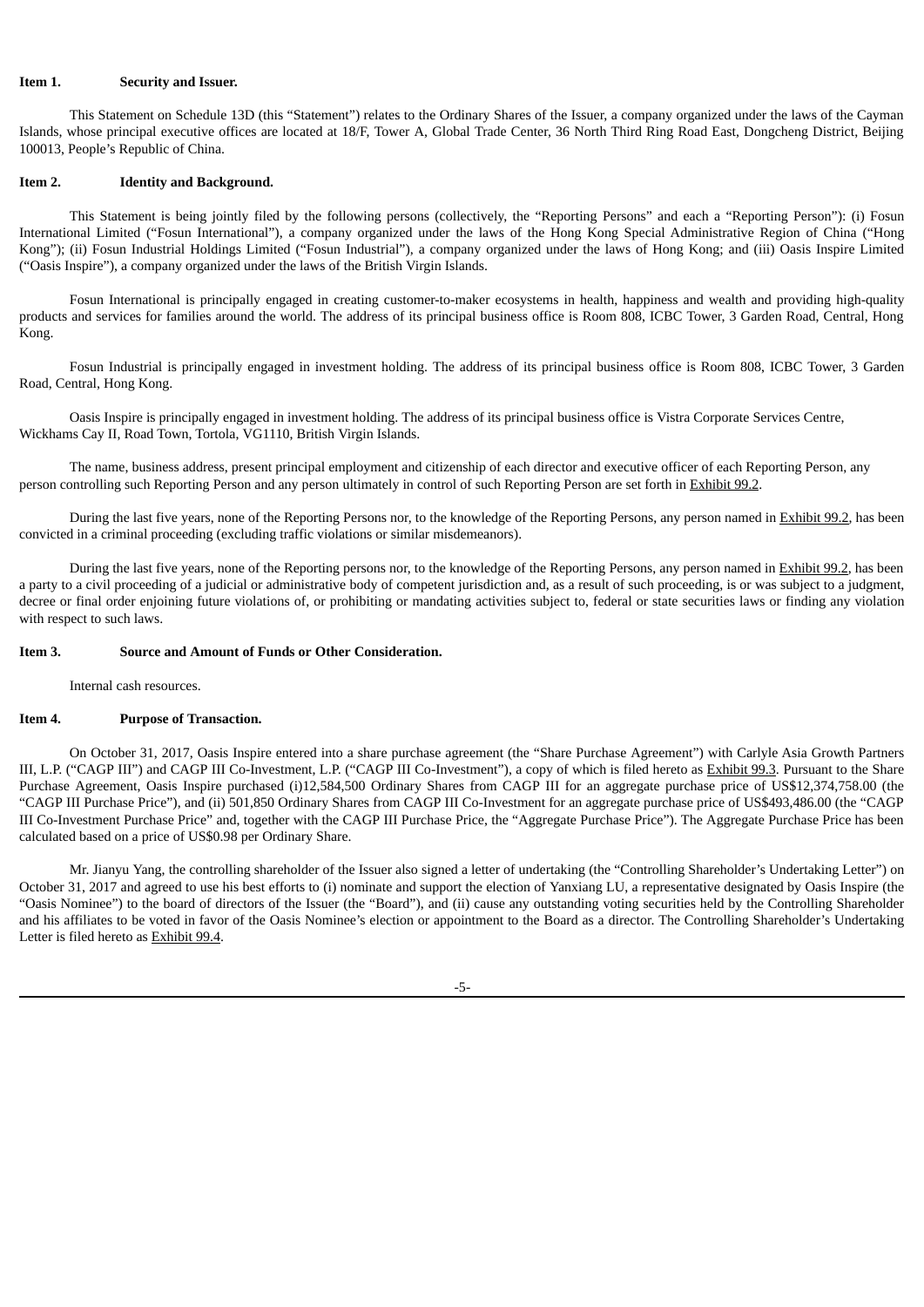In addition, in connection with Oasis Inspire's entry into the Share Purchase Agreement, the Issuer signed a letter of undertaking (the "Issuer's Undertaking Letter") on October 31, 2017 and undertakes to Fosun International that it will (a) consent to, and (b) use its reasonable efforts to (i) facilitate and take all actions reasonably required on its part to update its register of members to reflect Oasis Inspire as the registered owner of the Ordinary Shares purchased pursuant to the Share Purchase Agreement, and (ii) upon written request of Fosun International, facilitate and take all actions reasonably required on its part to enable the conversion of the Ordinary Shares purchased pursuant to the Share Purchase Agreement into American depositary shares. The Issuer's Undertaking Letter is filed hereto as Exhibit 99.5.

The Reporting Persons acquired the Ordinary Shares that are the subject of this Schedule 13D for investment purposes. Although each of the Reporting Persons has no present intention to acquire securities of the Issuer, it intends to review its investment on a regular basis, which review may be based on various factors, including the Issuer's business and financial condition, results of operations and prospects, general economic and industry conditions, the securities markets in general and those for the Issuer's securities in particular, as well as other developments and other investment opportunities. Accordingly, each Reporting Person reserves the right to change its intentions, as it deems appropriate, and may at any time and from time to time, either alone or as part of a group, (i) acquire additional securities of the Issuer, through open market purchases, privately negotiated transactions or otherwise, (ii) dispose of all or a portion of the securities of the Issuer owned by it in the open market, in privately negotiated transactions or otherwise, or (iii) take any other available course of action which could involve one or more of the types of transactions or have one or more of the results that relate to or would result in any of the actions required to be reported herein.

Except as set forth in this Item 4, the Reporting Persons have no present plans or proposals that relate to or would result in any of the actions described in subparagraphs (a) through (j) of Item 4 of Schedule 13D. The Reporting Persons do, however, reserve the right in the future to adopt such plans or proposals subject to compliance with applicable regulatory requirements.

#### **Item 5. Interest in Securities of Issuer.**

(a) See Items 11 and 13 of the cover pages to this Schedule 13D for the aggregate number and percentage of Ordinary Shares that are beneficially owned by each Reporting Person as of November 13, 2017.

(b) See Items 7 through 10 of the cover pages to this Schedule 13D for the number of Ordinary Shares that are beneficially owned by each Reporting Person as of November 13, 2017 as to which there is sole or shared power to vote or direct the vote, and sole or shared power to dispose or direct the disposition.

(c) Except for the transactions described in Item 3, the Reporting Persons have not effected any transactions in the Ordinary Shares or other securities of the Issuer during the last 60 days.

(d) No other person is known to have the right to receive or the power to direct the receipt of dividends from, or the proceeds from the sale of, the securities covered by this Schedule 13D.

(e) Not applicable.

#### **Item 6. Contracts, Arrangement, Understandings or Relationships With Respect to Securities of the Issuer.**

The information set forth in Item 4 of this Schedule 13D is incorporated by reference in this Item 6.

To the best knowledge of the Reporting Persons, except as set forth herein, there are no contracts, arrangements, understandings or relationships (legal or otherwise), including, but not limited to, transfer or voting of any of the securities, finder's fees, joint ventures, loan or option arrangements, puts or calls, guarantees of profits, division of profits or loss, or the giving or withholding of proxies, between the persons enumerated in Item 2, and any other person, with respect to any securities of the Issuer, including any securities pledged or otherwise subject to a contingency the occurrence of which would give another person voting power or investment power over such securities other than standard default and similar provisions contained in loan agreements.

-6-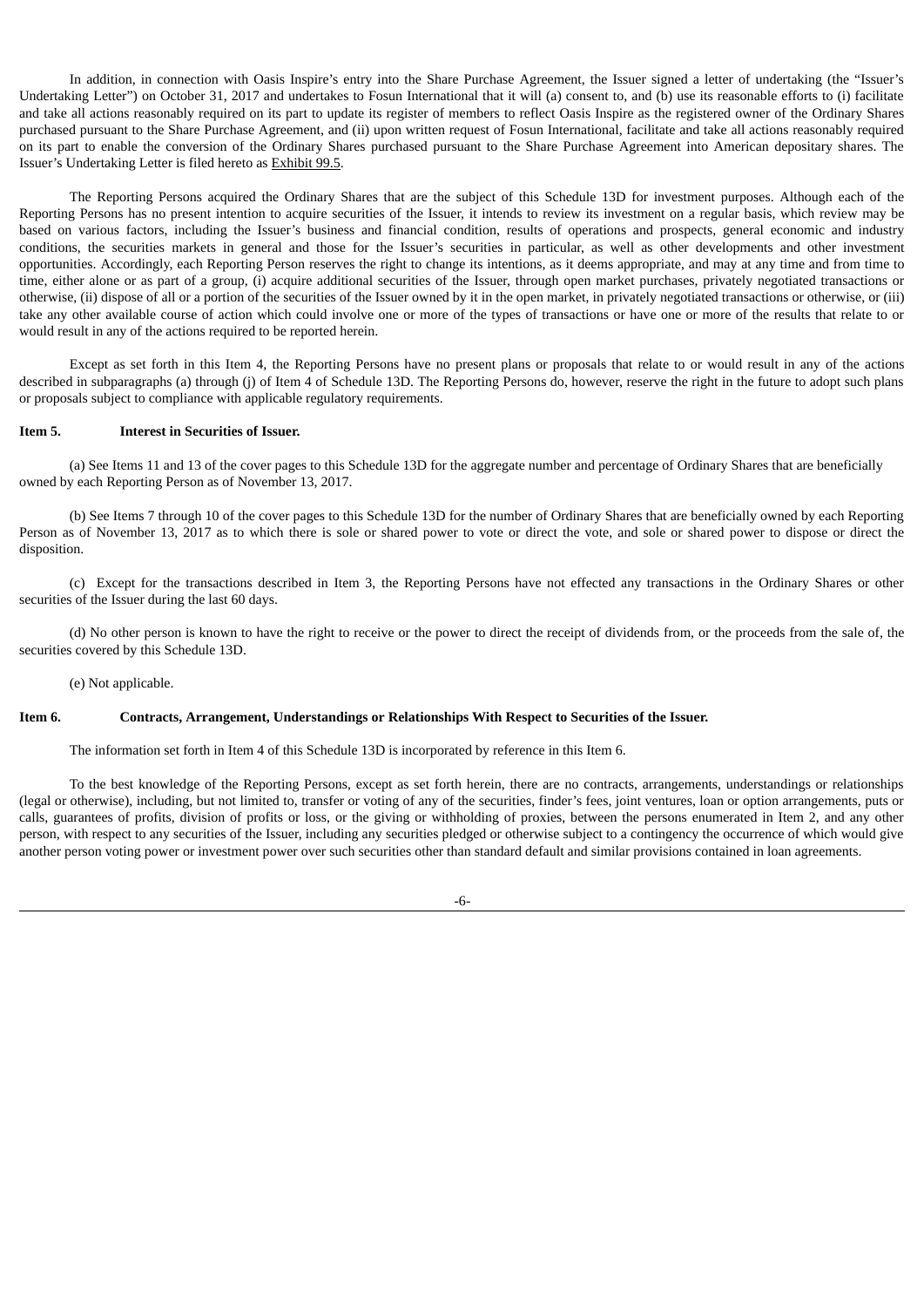# **Item 7. Material to be Filed as Exhibits.**

EXHIBIT 99.1 Joint Filing Agreement dated as of November 13, 2017, by and among the Reporting Persons

EXHIBIT 99.2 List of the directors and executive officers of each Reporting Person, persons controlling any Reporting Person and the directors and executive officers of persons in control of any Reporting Person

EXHIBIT 99.3 Share Purchase Agreement dated October 31, 2017

EXHIBIT 99.4 Controlling Shareholder's Undertaking Letter dated October 31, 2017

EXHIBIT 99.5 Issuer's Undertaking Letter dated October 31, 2017

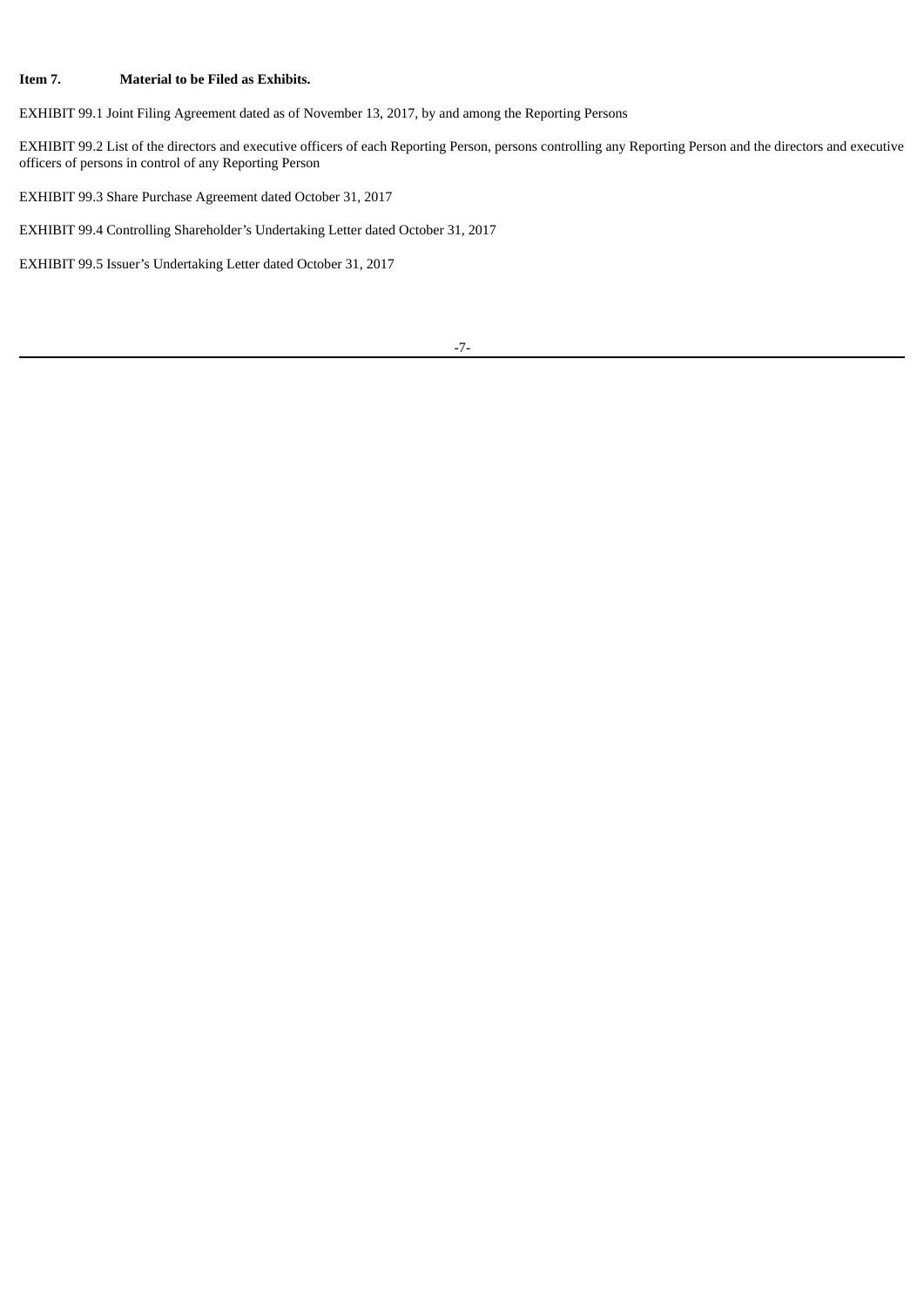### **SIGNATURE**

After reasonable inquiry and to the best of my knowledge and belief, I certify that the information set forth in this statement is true, complete and correct.

Date: November 13, 2017

# **FOSUN INTERNATIONAL LIMITED**

By: /s/ SZE Mei Ming

Name: SZE Mei Ming Title: Company Secretary

### **FOSUN INDUSTRIAL HOLDINGS LIMITED**

By: /s/ Guo Guangchang

Name: Guo Guangchang Title: Director

# **OASIS INSPIRE LIMITED**

By: /s/ Yanxiang LU

Name: Yanxiang LU Title: Director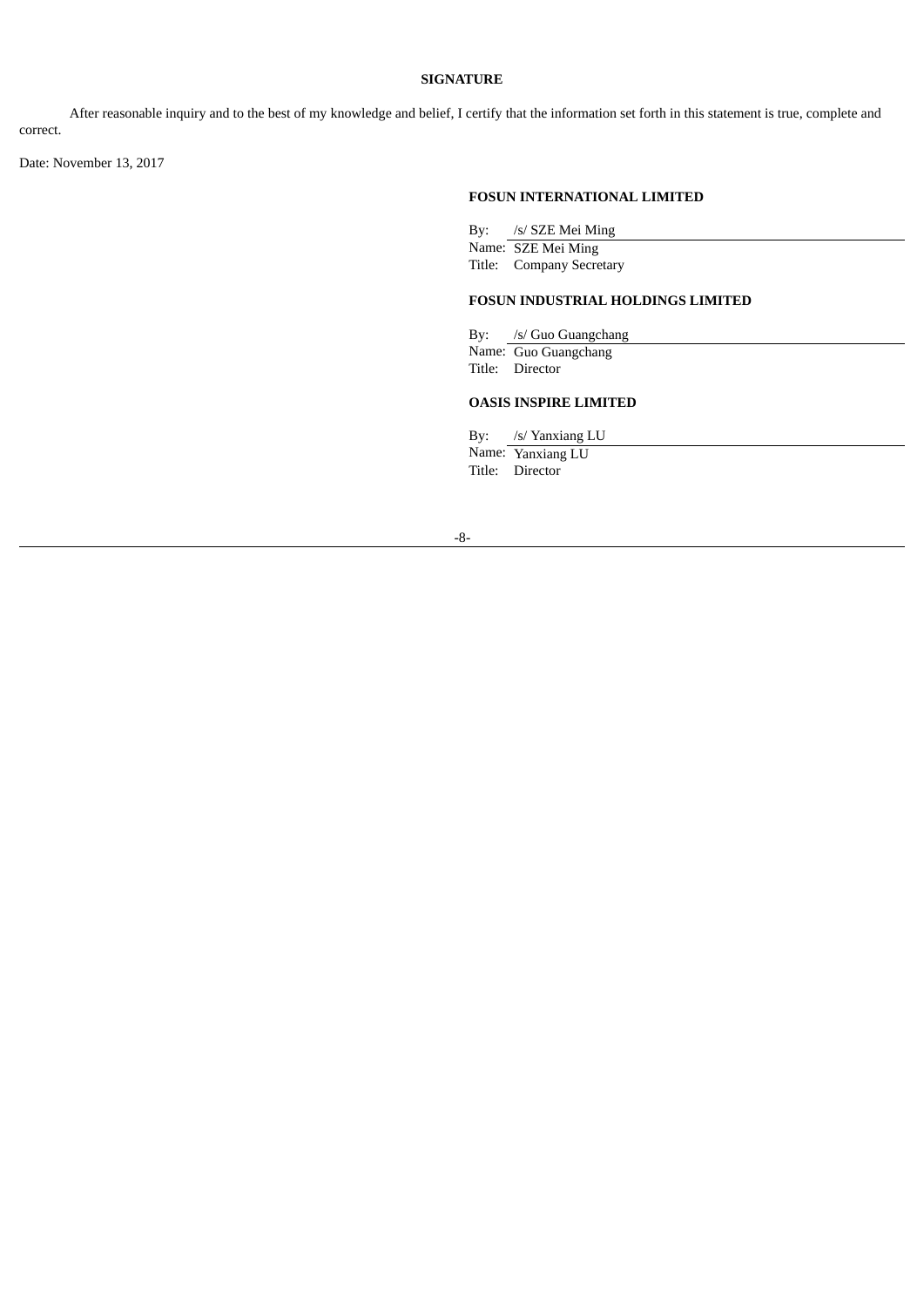#### **JOINT FILING AGREEMENT**

Pursuant to and in accordance with the Securities Exchange Act of 1934, as amended (the "Exchange Act"), and the rules and regulations thereunder, each party hereto hereby agrees to the joint filing, on behalf of each of them, of any filing required by such party under Section 13 or Section 16 of the Exchange Act or any rule or regulation thereunder (including any amendment, restatement, supplement, and/or exhibit thereto) with the Securities and Exchange Commission (and, if such security is registered on a national securities exchange, also with the exchange), and further agrees to the filing, furnishing, and/or incorporation by reference of this agreement as an exhibit thereto. This agreement may be executed in any number of counterparts, all of which taken together shall constitute one and the same instrument.

IN WITNESS WHEREOF, each party hereto, being duly authorized, has caused this agreement to be executed and effective as of November 13, 2017.

#### **FOSUN INTERNATIONAL LIMITED**

By: /s/ SZE Mei Ming SZE Mei Ming Company Secretary

### **FOSUN INDUSTRIAL HOLDINGS LIMITED**

By: /s/ Guo Guangchang Guo Guangchang Director

### **OASIS INSPIRE LIMITED**

By: /s/ Yanxiang LU Yanxiang LU **Director**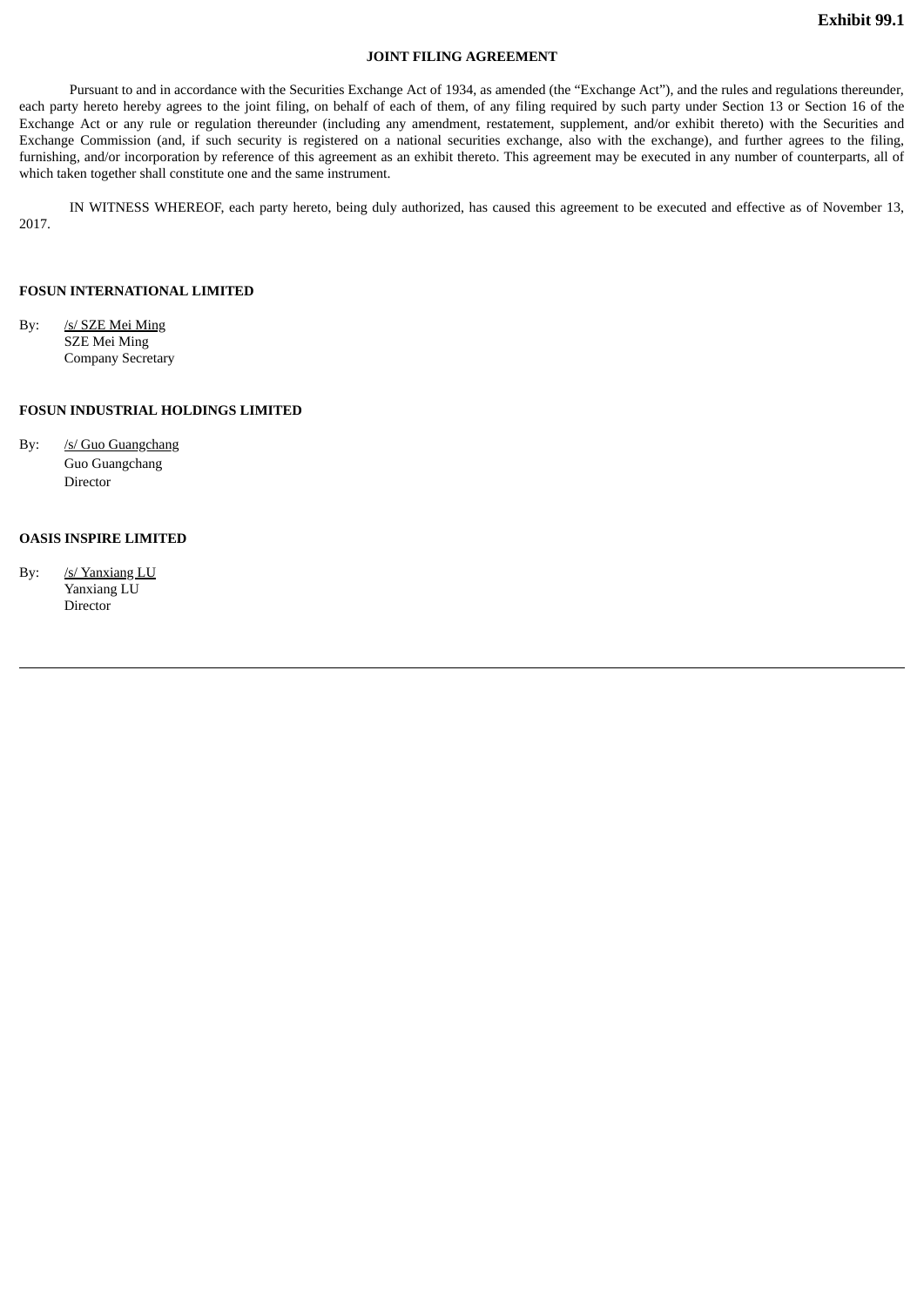# **Fosun International Limited**

| <b>Name</b>           | <b>Business Address</b>                                                                | <b>Present Principal Employment</b>                                                                                                        | <b>Citizenship</b>   |
|-----------------------|----------------------------------------------------------------------------------------|--------------------------------------------------------------------------------------------------------------------------------------------|----------------------|
| <b>Guo Guangchang</b> | Room 808, ICBC Tower, 3 Garden Road, Central,<br>Hong Kong                             | <b>Executive Director and Chairman of Fosun International</b>                                                                              | China                |
| <b>Wang Qunbin</b>    | Room 808, ICBC Tower, 3 Garden Road, Central,<br><b>Hong Kong</b>                      | <b>Executive Director and Chief Executive Officer of Fosun</b><br>International                                                            | China                |
| Chen Qiyu             | Room 808, ICBC Tower, 3 Garden Road, Central,<br>Hong Kong                             | <b>Executive Director and Co-President of Fosun International</b>                                                                          | China                |
| Xu Xiaoliang          | Room 808, ICBC Tower, 3 Garden Road, Central,<br>Hong Kong                             | <b>Executive Director and Co-President of Fosun International</b>                                                                          | China                |
| <b>Qin Xuetang</b>    | Room 808, ICBC Tower, 3 Garden Road, Central,<br><b>Hong Kong</b>                      | <b>Executive Director and Senior Vice President of Fosun</b><br>International                                                              | China                |
| Wang Can              | Room 808, ICBC Tower, 3 Garden Road, Central,<br><b>Hong Kong</b>                      | <b>Executive Director, Senior Vice President and Chief</b><br>Financial Officer of Fosun International                                     | China                |
| Kang Lan              | Room 808, ICBC Tower, 3 Garden Road, Central,<br><b>Hong Kong</b>                      | Executive Director, Senior Vice President and Chief Human<br>Resources Officer of Fosun International                                      | China                |
| <b>Gong Ping</b>      | Room 808, ICBC Tower, 3 Garden Road, Central,<br><b>Hong Kong</b>                      | <b>Executive Director and Senior Vice President of Fosun</b><br>International                                                              | China                |
| Zhang Shengman        | N/A                                                                                    | Independent Non-executive Director of Fosun International                                                                                  | <b>Hong Kong</b>     |
| Zhang Huaqiao         | N/A                                                                                    | Independent Non-executive Director of Fosun International                                                                                  | Hong Kong            |
| David T. Zhang        | 26th Floor, Gloucester Tower, The Landmark, 15<br>Queen's Road Central, Hong Kong      | Independent Non-executive Director of Fosun International;<br>Partner of Kirkland & Ellis LLP                                              | <b>Hong Kong</b>     |
| Yang Chao             | N/A                                                                                    | Independent Non-executive Director of Fosun International                                                                                  | China                |
| Lee Kai-Fu            | 10/F, Dinghao Tower Block A, No. 3 Haidian<br>Street, Haidian District, Beijing, China | Independent Non-executive Director of Fosun International;<br>Chairman of Sinovation Ventures (Beijing) Enterprise<br>Management Co., Ltd. | Republic of<br>China |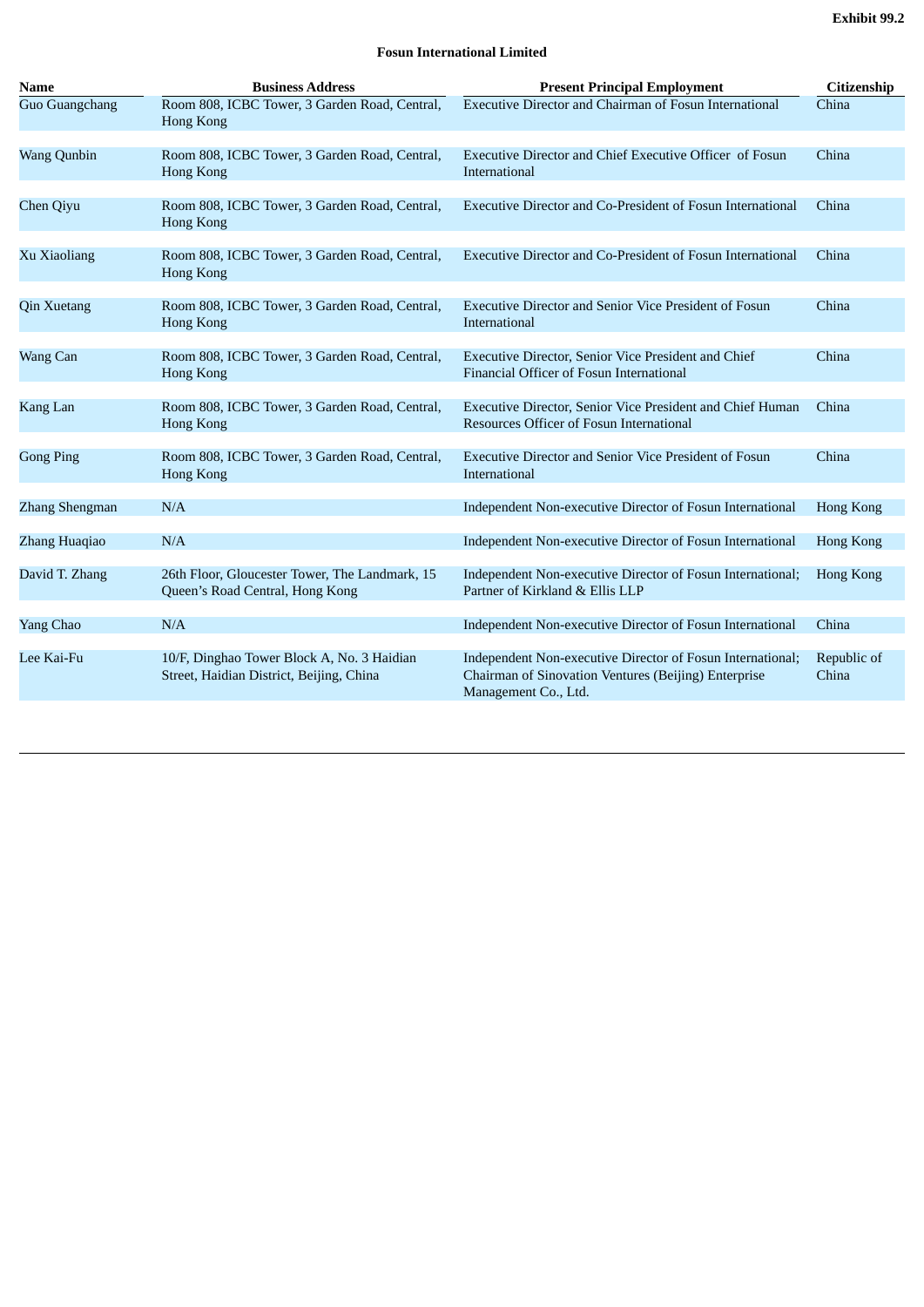# **Fosun Industrial Holdings Limited**

| <b>Name</b>       | <b>Business Address</b>                                    | <b>Present Principal Employment</b>           | <b>Citizenship</b> |
|-------------------|------------------------------------------------------------|-----------------------------------------------|--------------------|
| Guo Guangchang    | Room 808, ICBC Tower, 3 Garden Road, Central,<br>Hong Kong | Director of Fosun Industrial Holdings Limited | China              |
|                   |                                                            |                                               |                    |
| Sze Mei Ming      | Room 808, ICBC Tower, 3 Garden Road, Central,<br>Hong Kong | Director of Fosun Industrial Holdings Limited | Hong Kong          |
|                   |                                                            |                                               |                    |
| Law Tsz Kwan Iris | Room 808, ICBC Tower, 3 Garden Road, Central,<br>Hong Kong | Director of Fosun Industrial Holdings Limited | Hong Kong          |

Fosun Industrial Holdings Limited is wholly owned by Fosun International Limited as of October 31, 2017.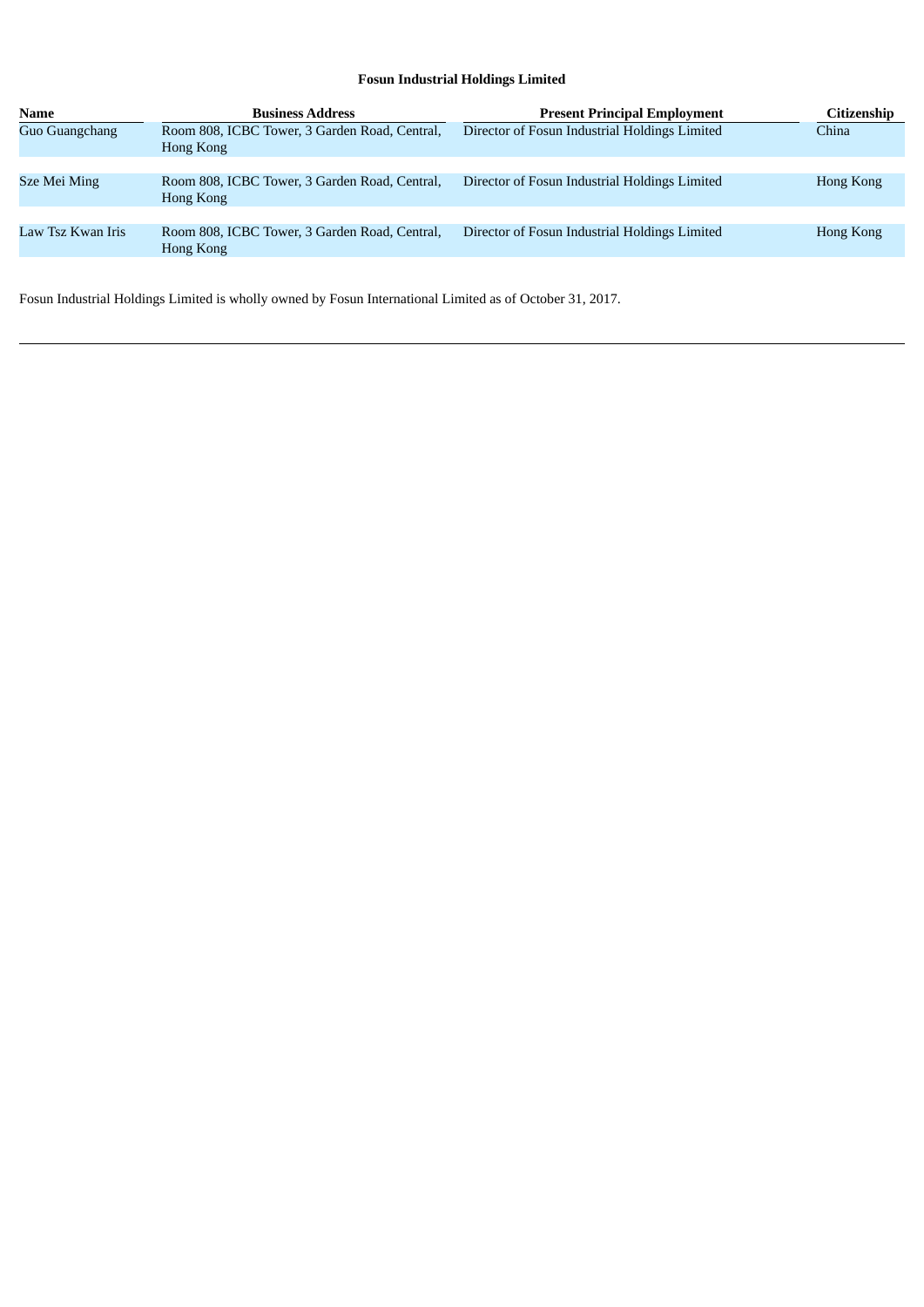# **Oasis Inspire Limited**

| Name        | <b>Business Address</b>                       | <b>Present Principal Employment</b> | Citizenship |
|-------------|-----------------------------------------------|-------------------------------------|-------------|
| Yanxiang LU | 17/F, Tower S1, Bund Finance Center, 600 East | Director of Oasis Inspire Limited   | Hong Kong   |
|             | Zhongshan No.2 Road, Shanghai, China          |                                     |             |

Oasis Inspire Limited is directly wholly owned by Fosun Industrial Holdings Limited and indirectly wholly owned by Fosun International Limited as of October 31, 2017.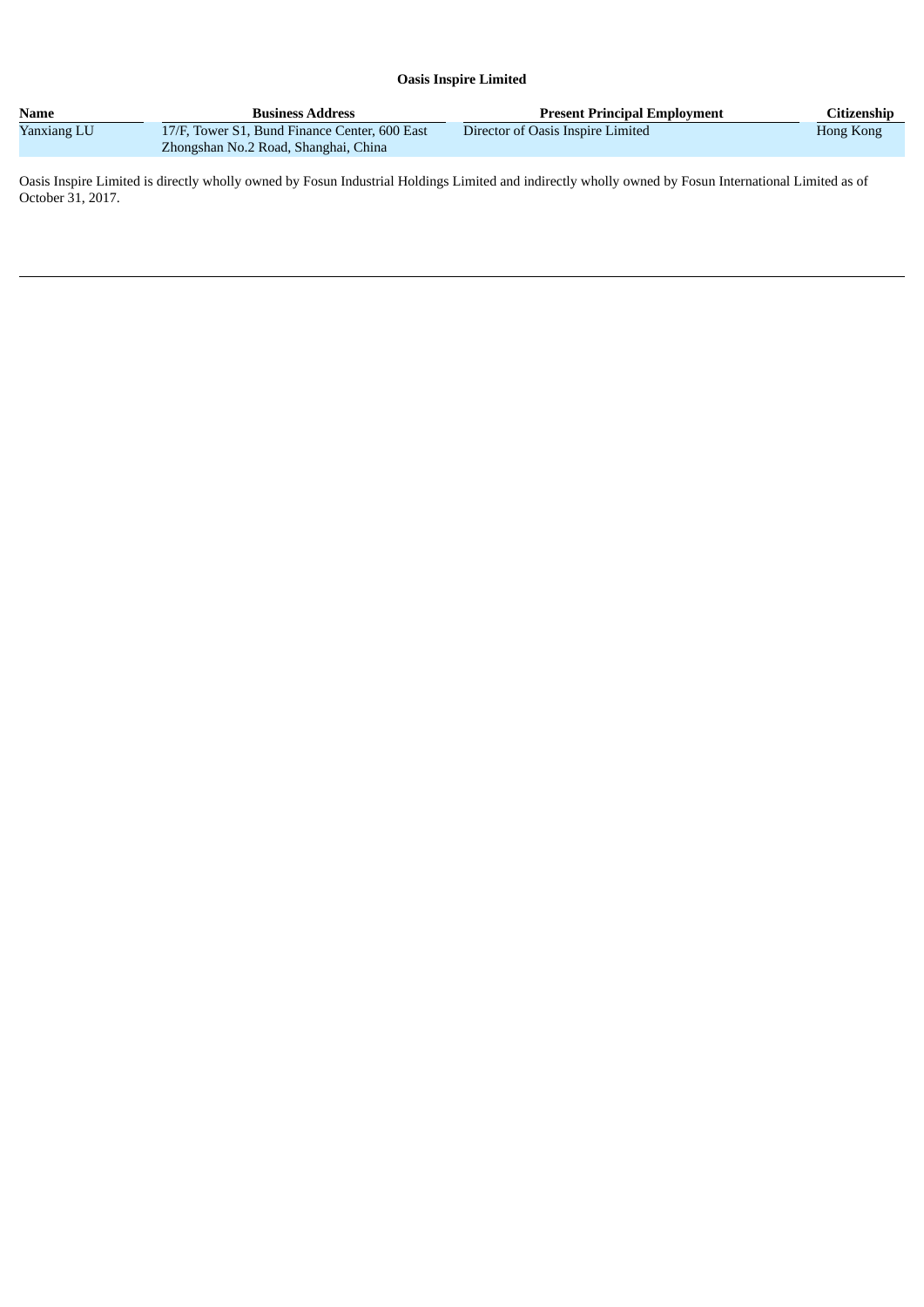# **SHARE PURCHASE AGREEMENT**

THIS SHARE PURCHASE AGREEMENT (this "**Agreement**") is made and entered into as of 31 st October 2017 by and among:

- (1) Oasis Inspire Limited, a company incorporated under the laws of the British Virgin Islands (the "**Purchaser**");
- (2) Carlyle Asia Growth Partners III, L.P., an exempted limited partnership organized under the laws of the Cayman Islands acting by its general partner CAGP General Partner, L.P., itself acting by its general partner CAGP Limited ("**CAGP III**"); and
- (3) CAGP III Co-Investment, L.P., an exempted limited partnership organized under the laws of the Cayman Islands acting by its general partner CAGP General Partner, L.P., itself acting by its general partner CAGP Limited ("**CAGP III Co-Investment**" and, together with CAGP III, the "**Sellers**").

Each of the Purchaser and the Sellers is hereinafter referred to individually as a "**Party**" and collectively as the "**Parties**."

# **RECITALS**

A. Each of the Sellers owns of record and has power to sell the legal and beneficial interest in certain Class A ordinary shares, par value US\$0.0001 per share ("**Ordinary Shares**"), of Concord Medical Services Holdings Limited, an exempted company incorporated with limited liability under the laws of the Cayman Islands (the "**Company**"); and

B. The Purchaser desires to purchase from the Sellers, and each of the Sellers desires to sell to the Purchaser, a certain number of Ordinary Shares in accordance with the terms and conditions of this Agreement.

#### **AGREEMENT**

The Parties hereby agree as follows:

1. Purchase and Sale of Shares. Subject to the terms and conditions of this Agreement, at the Closing (as defined below), (i) CAGP III shall sell, transfer and assign to the Purchaser, and the Purchaser shall purchase from CAGP III, 12,584,500 Ordinary Shares (the "**CAGP III Shares**"), for an aggregate purchase price of US\$12,374,758.00 (the "**CAGP III Purchase Price**"), and (ii) CAGP III Co-Investment shall sell, transfer and assign to the Purchaser, and the Purchaser shall purchase from CAGP III Co-Investment, 501,850 Ordinary Shares (the "**CAGP III Co-Investment Shares**" and, together with the CAGP III Shares, the "**Shares**"), for an aggregate purchase price of US\$493,486.00 (the "**CAGP III Co-Investment Purchase Price**" and, together with the CAGP III Purchase Price, the "**Aggregate Purchase Price**"). The Aggregate Purchase Price has been calculated based on a price of US\$0.98 per Share.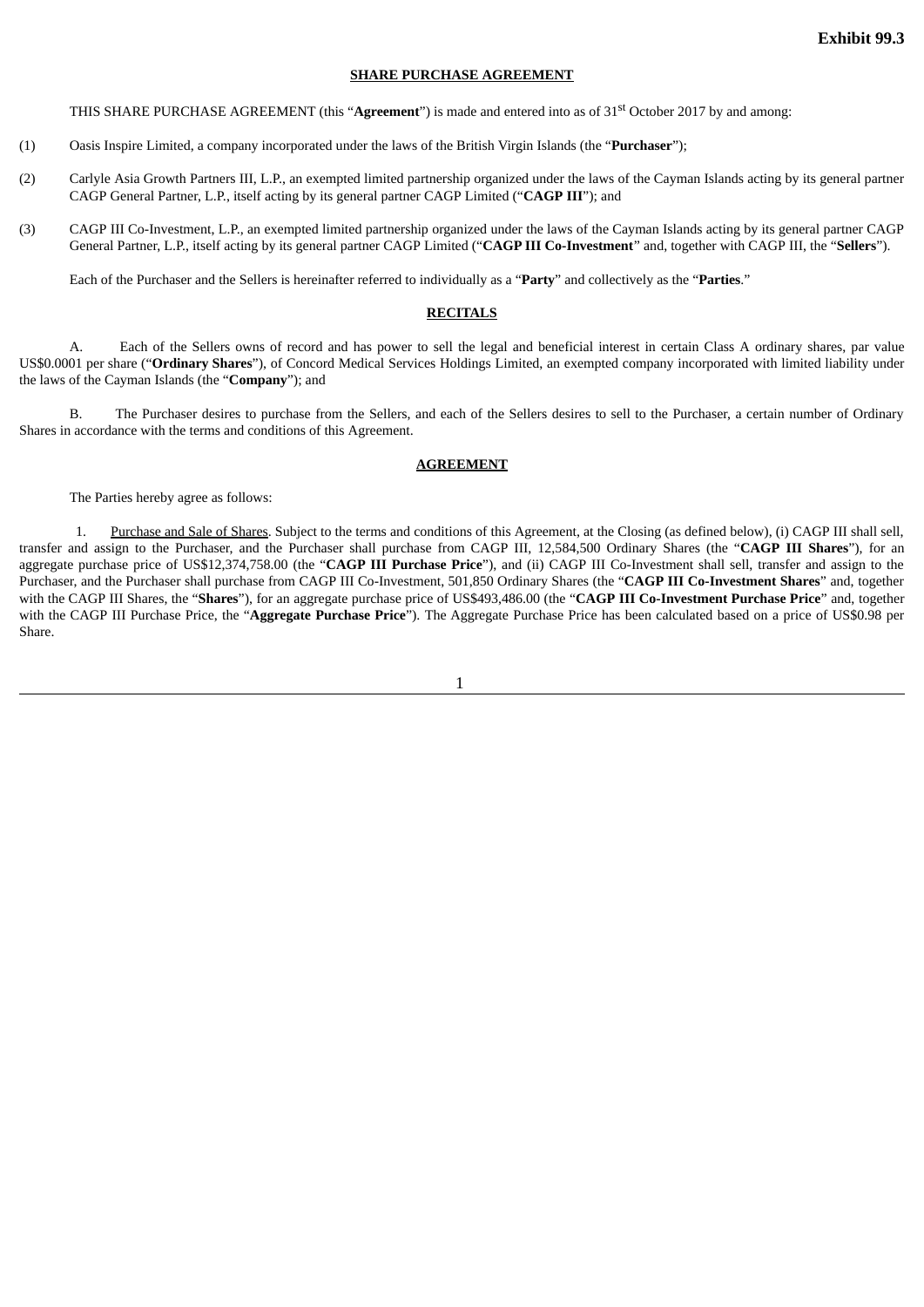2. Closing. Subject to the terms and conditions of this Agreement, the closing of the purchase and sale of the Shares (the "**Closing**") shall take place on or before <u>Friday 3<sup>rd</sup> November, 2017</u>, or at such other time as the Purchaser and the Sellers shall agree in writing. The date of the Closing is hereinafter referred to as the "**Closing Date**."

2.1 Closing Deliverables by Sellers. At Closing, subject to receipt by the Sellers of the amounts payable under Section 2.2(i) and Section 2.2(ii), Sellers shall deliver to the Purchaser (i) a share certificate or share certificates representing the CAGP III Shares issued in the name of CAGP III and a share certificate or share certificates representing the CAGP III Co-Investment Shares issued in the name of CAGP III Co-Investment and (ii) an instrument of transfer in respect of the CAGP III Shares in favor of the Purchaser duly executed by CAGP III and an instrument of transfer in respect of the CAGP III Co-Investment Shares in favor of the Purchaser duly executed by CAGP III Co-Investment.

- 2.2 Payment of Purchase Price. Subject to the terms and conditions of this Agreement, the Purchaser shall pay on the Closing Date:
- (i) the CAGP III Purchase Price (being the amount of US\$12,374,758.00) to CAGP III by wire transfer of immediately available funds to the following bank account:

Bank name: Wells Fargo Bank N.A. ABA #: 121 000 248 Swift code: WFBIUS6S Account name: Carlyle Asia Growth Partners III, L.P. Account number: 20000-273-28093

(ii) the CAGP III Co-Investment Purchase Price (being the amount of US\$493,486.00) to CAGP III Co-Investment by wire transfer of immediately available funds to the following bank account:

Bank name: JP Morgan Chase ABA #: 021 000 021 Swift code: CHASUS33 Account name: CAGP III Co-Investment, L.P. Account number: 478014637

2.3 No Deductions. Payments to be made by the Purchaser under this Agreement shall be made without set-off or deduction.

2.4 Simultaneous Closing. The effectiveness of any action taken at the Closing towards fulfillment of any closing obligations set out in this Section 2 is conditional upon completion of all other actions taken towards fulfillment of all other any closing obligations set out in this Section 2 and failure to complete any one of said actions shall, upon written notice, render all other such actions (regardless of status) null and void.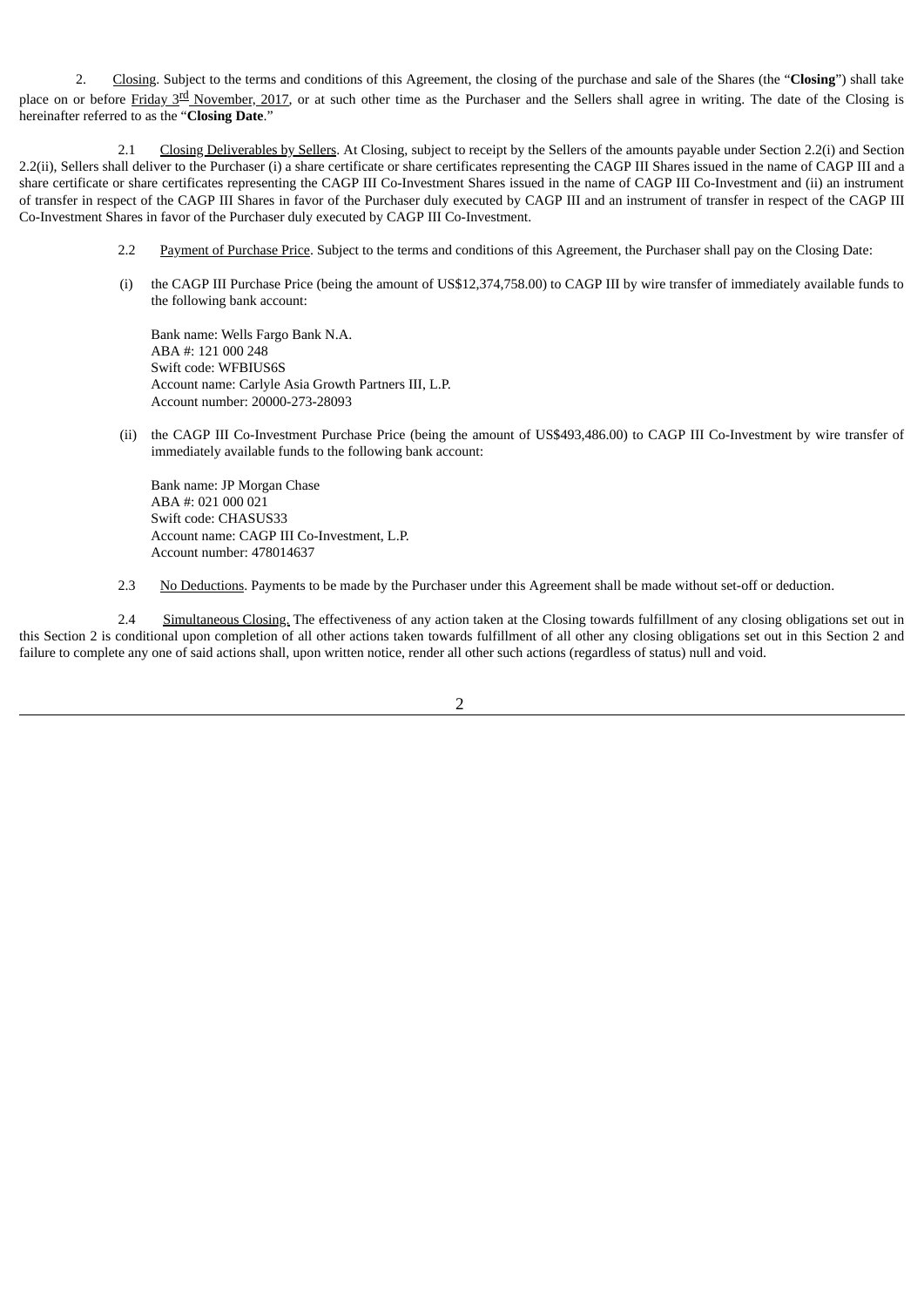#### 3. Representation and Warranties.

3.1 Representation and Warranties of the Sellers. Each Seller hereby jointly and severally represents and warrants to the Purchaser, as of the date hereof and the Closing Date, as follows:

formation.

3.1.1 Such Seller is an entity duly organized, validly existing and in good standing under the laws of the jurisdiction of its

3.1.2 Such Seller has all requisite power and authority to execute and deliver this Agreement, to carry out its obligations hereunder and to consummate the transactions contemplated hereby (including, without limitation, sale of the CAGP III Shares). Such Seller has obtained all necessary partnership approvals for the execution and delivery of this Agreement, the performance of its obligations hereunder, and the consummation of the transactions contemplated hereby (including, without limitation, sale of the CAGP III Shares). This Agreement has been duly executed and delivered by such Seller and (assuming due authorization, execution and delivery by the Purchaser) constitutes such Seller's legal, valid and binding obligation, enforceable against such Seller in accordance with its terms.

3.1.3 The CAGP III Shares are owned of record and beneficially by CAGP III, free and clear of any and all **Encumbrances**. The CAGP III Co-Investment Shares are owned of record and beneficially by CAGP III Co-Investment, free and clear of any and all Encumbrances. "Encumbrance" means (i) any mortgage, charge (whether fixed or floating), pledge, lien (other than lien created by operation of law), hypothecation, assignment, deed of trust, title retention, security interest or other encumbrance of any kind securing, or conferring any priority of payment in respect of, any obligation of any person, including any right granted by a transaction which, in legal terms, is not the granting of security but which has an economic or financial effect similar to the granting of security under applicable law, (ii) any lease, sub-lease, occupancy agreement, easement or covenant granting a right of use or occupancy to any person, (iii) any proxy, power of attorney, voting trust agreement, interest, option, right of first offer, negotiation or refusal or transfer restriction in favor of any person and (iv) any adverse claim as to title, possession or use. Upon completion of the Closing (including the delivery of the payment of the Aggregate Purchase Price by the Purchaser) as contemplated in Section 2 of this Agreement, the Purchaser will beneficially own the Shares, free and clear of any and all Encumbrances.

3.1.4 The execution, delivery and performance by the Sellers of this Agreement, the consummation of the transactions contemplated in this Agreement, and the compliance with the terms of this Agreement do not (i) conflict with, violate or result in the breach of, (ii) constitute a material default under, (iii) require any consent or approval that has not been obtained on or prior to the date hereof pursuant to, or (iv) create any Encumbrance on the Shares pursuant to, any agreement, instrument, order, judgment, decree, law or governmental regulation to which any Seller is a party or is subject.

3.1.5 No governmental, administrative or other third-party consents or approvals are required by or with respect to the Sellers in connection with the execution and delivery of this Agreement and the consummation of the transactions contemplated hereby.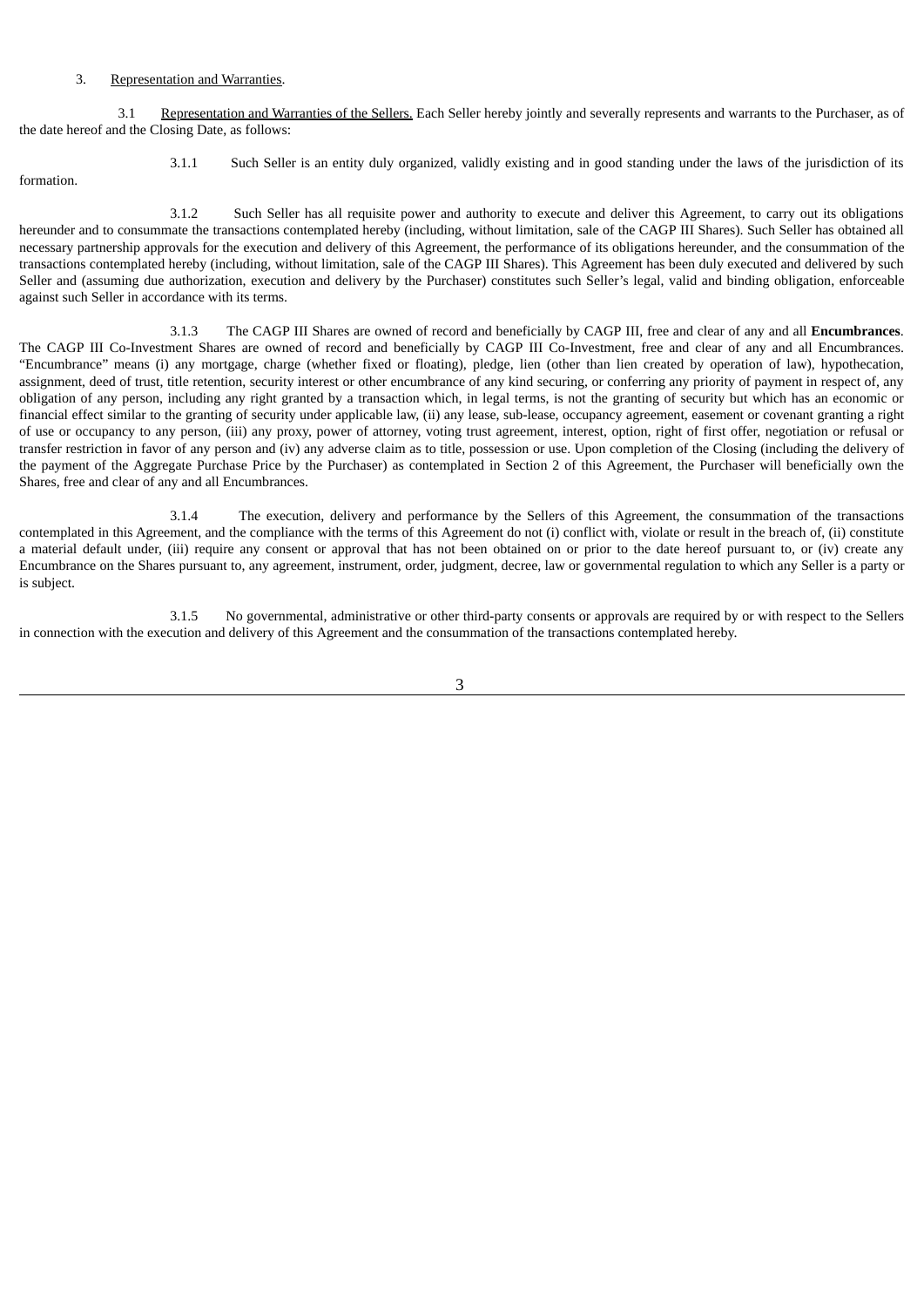3.1.6 There are no actions, suits, arbitrations, claims, investigations or other legal proceedings pending or, to the knowledge of the Sellers, threatened against or by the Sellers or the Company that challenges or seeks to prevent, enjoin or otherwise delay the sale of the CAGP III Shares as contemplated by this Agreement.

3.1.7 No broker, finder or investment banker is entitled to any brokerage, finder's or other fee or commission in connection with the transactions contemplated by this Agreement based upon arrangements made by or on behalf of the Sellers.

3.1.8 Such Seller represents and warrants as of the date hereof and covenants from the date hereof through the Closing that at least one of the following is and will be true:

(i) no interest in the Shares is being sold by or on behalf of the following (collectively, a "**Benefit Plan**"): (A) an "employee benefit plan" (as defined in the Employee Retirement Income Security Act of 1974, as amended, and the rules and regulations promulgated thereunder ("**ERISA**")) that is subject to Title I of ERISA; (B) a "plan" as defined in Section 4975 of the Internal Revenue Code of 1986, as amended, and the rules and regulations promulgated under it (the "**Code**"); or (C) any person whose assets include (for purposes of ERISA Section 3(42) or otherwise for purposes of Title I of ERISA or Section 4975 of the Code) the assets of any such "employee benefit plan" or "plan";

(ii) the transaction exemption set forth in one or more prohibited transaction class exemptions issued by the U.S. Department of Labor ("**PTEs**"), such as PTE 84-14 (a class exemption for certain transactions determined by independent qualified professional asset managers), PTE 95- 60 (a class exemption for certain transactions involving insurance company general accounts), PTE 90-1 (a class exemption for certain transactions involving insurance company pooled separate accounts), PTE 91-38 (a class exemption for certain transactions involving bank collective investment funds) or PTE 96-23 (a class exemption for certain transactions determined by in-house asset managers), is applicable with respect to Seller's entry into and performance of obligations under this Agreement; or

(iii) (A) such Seller is an investment fund managed by a "Qualified Professional Asset Manager" (within the meaning of Part VI of PTE 84-14), (B) such Qualified Professional Asset Manager made the investment decision on behalf of Seller to enter into this Agreement and perform such Seller's obligations hereunder, (C) the entrance into this Agreement and performance of obligations hereunder by such Seller satisfies the requirements of sub-sections (b) through (g) of Part I of PTE 84-14 and (D) to the best knowledge of such Seller, the requirements of subsection (a) of Part I of PTE 84-14 are satisfied with respect to such Seller's entrance into and performance of obligations hereunder.

3.1.9 Such Seller hereby informs the Purchaser that such Seller is not undertaking to provide impartial investment advice, or to give advice in a fiduciary capacity, in connection with the transactions contemplated hereby, and that such Seller has a financial interest in the transactions contemplated hereby in that such Seller or an Affiliate (as defined below) thereof (i) may receive payments with respect to this Agreement, (ii) may recognize a gain as a result of the sale of Shares hereunder or (iii) may receive fees or other payments in connection with the transactions contemplated hereby. "**Affiliate**" means, with respect to any person, any other person that directly or indirectly, including through one or more intermediaries, controls, is controlled by or is under common control with such person.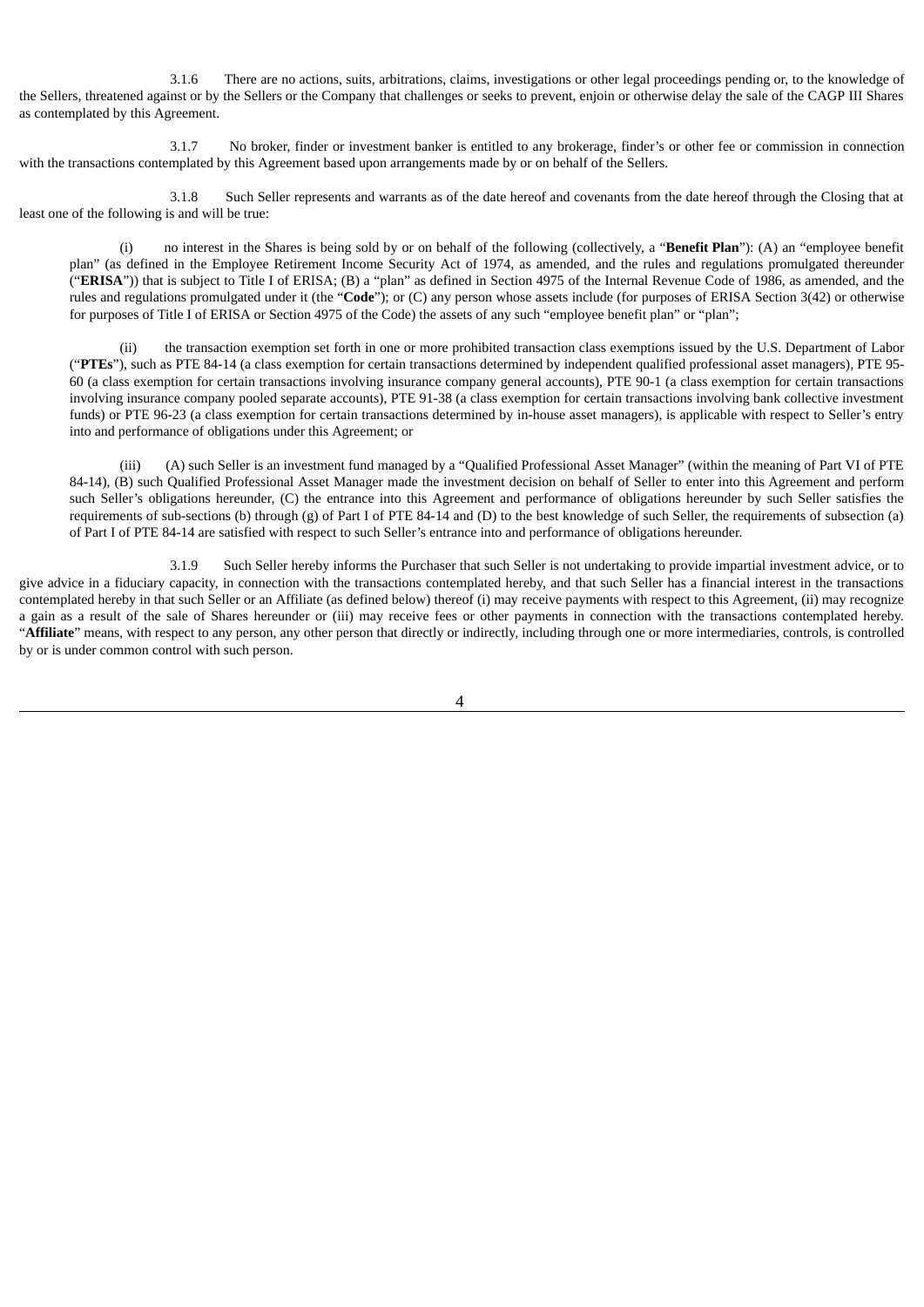3.1.10 None of such Seller nor any of its affiliates (as defined in Rule 501(b) of Regulation D), nor any person acting on any of their behalf (i) has made or will, directly or indirectly, make offers or sales of any security, or solicited or will, directly or indirectly, solicit offers to buy, or otherwise negotiated or will negotiate in respect of, any security, which could, is or will be integrated with the sale of the Shares in a manner that would require the registration of the Shares under the Securities Act; or (ii) has engaged or will engage in any form of general solicitation or general advertising (within the meaning of Regulation D) in connection with any offer or sale of the Shares in the United States.

3.1.11 None of such Seller nor any of its affiliates (as defined in Rule 405 under the Securities Act), nor any person acting on any of their behalf has engaged or will engage in any "directed selling efforts" (as defined in Regulation S) with respect to the Shares.

3.2 Representations and Warranties of the Purchaser. The Purchaser represents and warrants to the Sellers, as of the date hereof and the Closing Date, as follows:

formation.

3.2.1 The Purchaser is an entity duly organized, validly existing and in good standing under the laws of the jurisdiction of its

3.2.2 The Purchaser is indirectly owned and controlled by Fosun International Limited (00656.HK), a company incorporated and registered in Hong Kong, SAR.

3.2.3 The Purchaser has all requisite power and authority to enter into this Agreement, to carry out its obligations hereunder and to consummate the transactions contemplated hereby. The performance by the Purchaser of its obligations hereunder and the consummation by the Purchaser of the transactions contemplated hereby have been duly authorized by all requisite corporate and/or partnership action on the part of the Purchaser. This Agreement has been duly executed and delivered by the Purchaser and (assuming due authorization, execution and delivery by the Sellers) each constitutes or will when executed constitute a legal, valid and binding obligation of the Purchaser enforceable against the Purchaser in accordance with its terms

3.2.4 The execution, delivery and performance by the Purchaser of this Agreement, the consummation of the transactions contemplated in this Agreement, and the compliance with the terms of this Agreement do not (i) conflict with, violate or result in the breach of, (ii) constitute a material default under, or (iii) require any consent or approval that has not been obtained on or prior to the date hereof pursuant to, any agreement, instrument, order, judgment, decree, law or governmental regulation to which the Purchaser is a party or is subject.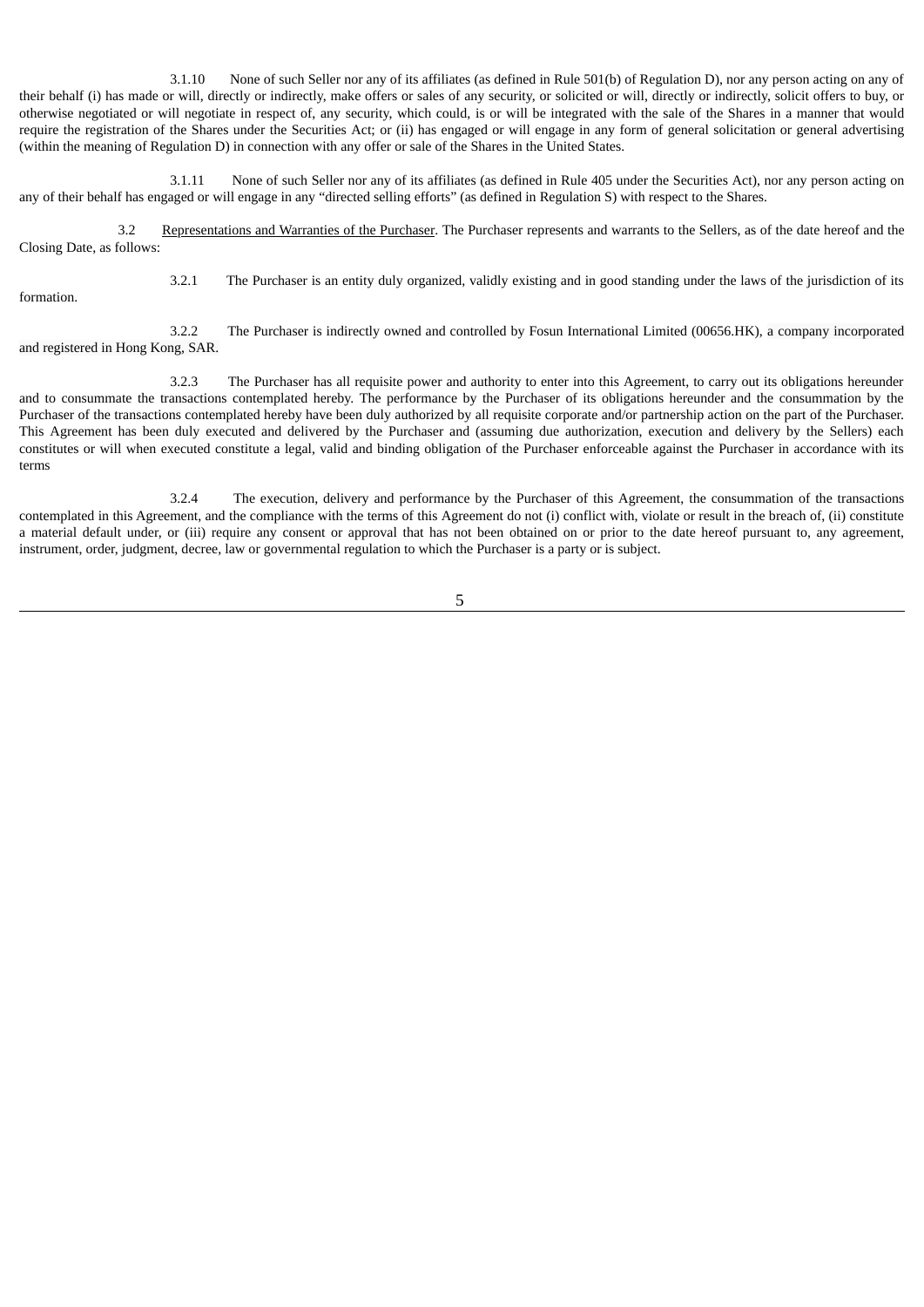3.2.5 No governmental, administrative or other third-party consents or approvals are required by or with respect to the Purchaser in connection with the execution and delivery of this Agreement and the consummation of the transactions contemplated hereby.

3.2.6 There are no actions, suits, arbitrations, claims, investigations or other legal proceedings pending or, to the knowledge of the Purchaser, threatened against or by the Purchaser that challenge or seek to prevent, enjoin or otherwise delay the transactions contemplated by this Agreement.

3.2.7 No broker, finder or investment banker is entitled to any brokerage, finder's or other fee or commission in connection with the transactions contemplated by this Agreement based upon arrangements made by or on behalf of the Purchaser.

3.2.8 The Shares will be acquired for investment for the account of the Purchaser and not as a nominee or agent and not with a view to the distribution or public offering thereof. In connection therewith, the Purchaser confirms that it is neither a U.S. Person, as such term is defined in Rule 902(k) of Regulation S under the Securities Act of 1933, as amended (the "**Securities Act**"), nor located within the United States, and that all actions undertaken by the Purchaser to consummate the transactions as contemplated in this Agreement will take place outside of the United States.

3.2.9 The Purchaser understands that the Shares have not been registered under either the Securities Act or the securities laws of any state by reason of specific exemptions therefrom and that such securities may be resold in the United States without registration under the Securities Act only in certain limited circumstances.

3.2.10 The Purchaser understands that the Sellers and their respective Affiliates may now or at any other time have material confidential information that could affect the value of the Shares and that this information has not been, and may not be in the future, made available to the Purchaser. Purchaser acknowledges that it (i) is a sophisticated buyer with respect to the Shares, (ii) has adequate information concerning the Shares, (iii) has adequate information concerning the business and financial condition of the Company and any Affiliates of the Company, (iv) has conducted, to the extent it deemed necessary, an independent investigation of such matters as, in its judgment, is necessary for it to make an informed investment decision with respect to the Shares, the Company and the transaction contemplated hereunder, (v) has not relied upon Sellers for any investigation into, assessment of, or evaluation with respect to the Shares, the Company and/or the transaction contemplated hereunder, except as expressly set forth in Section 3 of this Agreement. The Purchaser hereby waives any claim against, and covenants not to sue the Sellers and their respective controlling persons, officers, directors, members, partners, agents or employees and their respective successors and assigns, from any and all claims, demands, causes of action, damages, losses, expenses or liabilities, of any nature whatsoever, whether accrued or unaccrued, contingent or liquidated, known or unknown, resulting from any failure to disclose to the Purchaser any information concerning the Company or its securities, except for such representation, warranties or other agreements as the Sellers expressly make or agree to in this Agreement.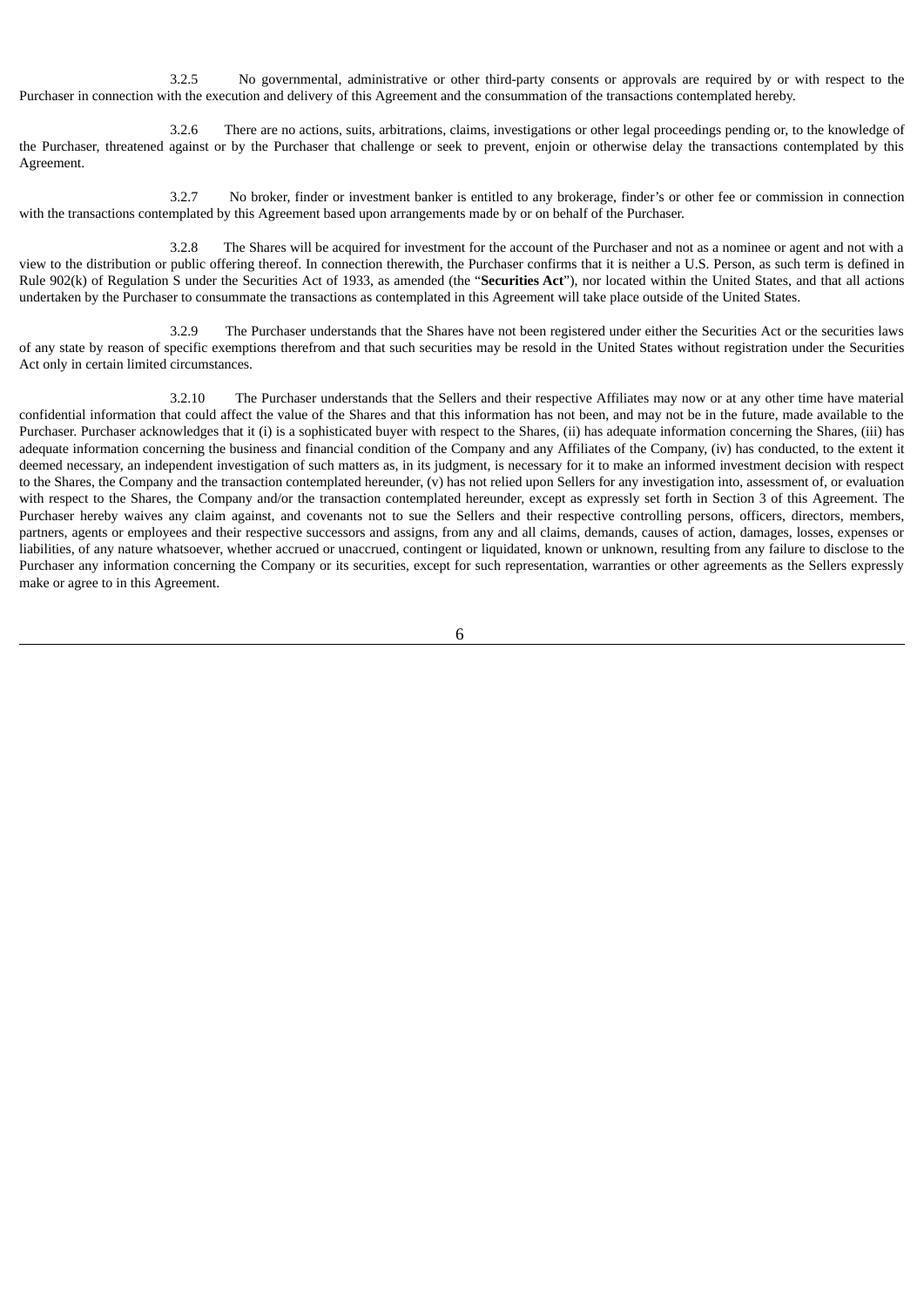3.2.11 The Purchaser understands that Regulation S promulgated under the Securities Act is available only for offers and sales of securities outside the United States, and the Purchaser will comply with Regulation S, specifically complying with the applicable restrictions on resale of the securities set forth in Rules 903(a) and 903(b)(3) of Regulation S.

3.2.12 The Purchaser acknowledges that it is aware of its obligations under the Securities Exchange Act of 1934, as amended (the "**Exchange Act**"), including, but not limited to those filing obligations that are triggered as a result of the consummation of the sale of the Shares pursuant to Section 13 of the Exchange Act.

3.2.13 The Purchaser understands that the Sellers may be deemed an Affiliate of the Company within the meaning of U.S. federal and state securities laws.

3.2.14 The Purchaser represents and warrants as of the date hereof and covenants from the date hereof through the Closing that at least one of the following (if and to the extent applicable to the Purchaser) is and will be true:

(i) no "*plan assets*" (within the meaning of 29 CFR § 2510.3-101, as modified by Section 3(42) of ERISA) of any Benefit Plan are being used in connection with the purchase of the Shares;

(ii) the transaction exemption set forth in one or more PTEs, such as PTE 84-14 (a class exemption for certain transactions determined by independent qualified professional asset managers), PTE 95-60 (a class exemption for certain transactions involving insurance company general accounts), PTE 90-1 (a class exemption for certain transactions involving insurance company pooled separate accounts), PTE 91-38 (a class exemption for certain transactions involving bank collective investment funds) or PTE 96-23 (a class exemption for certain transactions determined by in-house asset managers), is applicable with respect to the Purchaser's entry into and performance of obligations under this Agreement; or

(iii) (A) the Purchaser is an investment fund managed by a "Qualified Professional Asset Manager" (within the meaning of Part VI of PTE 84-14), (B) such Qualified Professional Asset Manager made the investment decision on behalf of the Purchaser to enter into this Agreement and perform the Purchaser's obligations hereunder, (C) the entrance into this Agreement and performance of obligations hereunder by the Purchaser satisfies the requirements of sub-sections (b) through (g) of Part I of PTE 84-14 and (D) to the best knowledge of the Purchaser, the requirements of subsection (a) of Part I of PTE 84-14 are satisfied with respect to the Purchaser's entrance into and performance of obligations hereunder.

3.2.15 In addition, unless sub-section (i) in the immediately preceding Section 3.2.13 is true with respect to the Purchaser, the Purchaser further represents and warrants as of the date hereof and covenants from the date hereof through the Closing (if and to the extent any of the following is applicable to the Purchaser) that: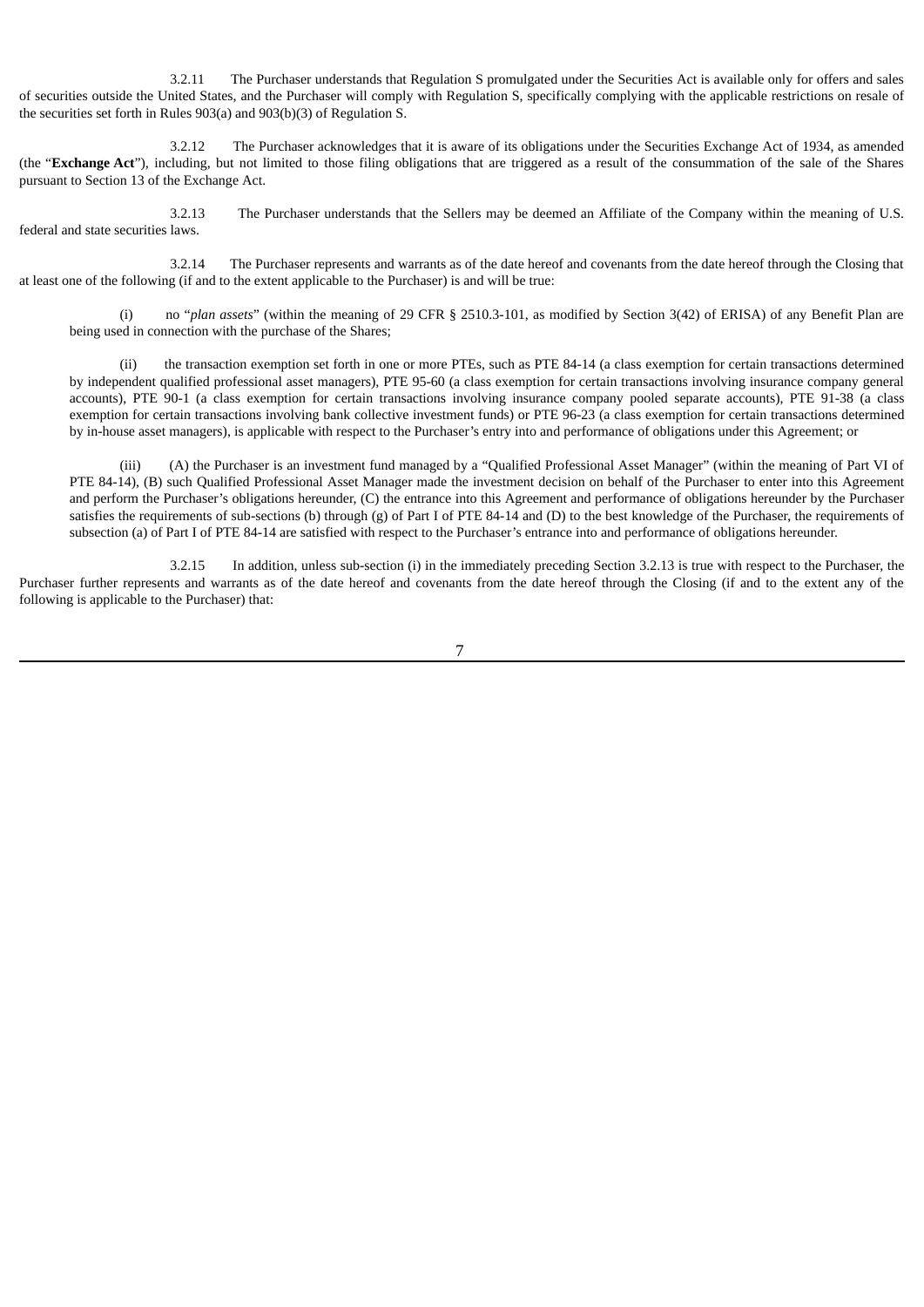(i) none of the Purchaser nor any of its Affiliates is a fiduciary with respect to the assets of either of the Sellers;

(ii) the person making the investment decision on behalf of the Purchaser with respect to the Purchaser's entrance into and performance of obligations under this Agreement is independent (within the meaning of 29 CFR § 2510.3-21) and is a bank, an insurance carrier, an investment adviser, a broker-dealer or other person that holds or has under management or control, total assets of at least \$50 million, in each case as described in 29 CFR § 2510.3- 21(c)(1)(i)(A)-(E);

(iii) the person making the investment decision on behalf of the Purchaser with respect to the Purchaser's entrance into and performance of obligations under this Agreement is capable of evaluating investment risks independently, both in general and with regard to particular transactions and investment strategies;

(iv) the person making the investment decision on behalf of the Purchaser with respect to the entrance into and performance of obligations under this Agreement is a fiduciary under ERISA or the Code, or both, with respect to the Shares and this Agreement and is responsible for exercising independent judgment in evaluating the transactions hereunder; and

(v) no fee or other compensation is being paid directly to Sellers or any their Affiliates for investment advice (as opposed to other services) in connection with the sale of the Shares or this Agreement.

## 4. Closing Conditions.

4.1 The obligation of the Purchaser to purchase the Shares from Sellers is subject to the satisfaction of the following conditions as of the Closing:

4.1.1 Representations and Warranties True and Correct. The representations and warranties made by the Sellers herein shall be true and correct and complete when made, and shall be true and correct and complete as of the date of the Closing with the same force and effect as if they had been made on and as of such date.

4.1.2 Performance of Obligations. Each Seller shall have performed and complied with all agreements, obligations and conditions contained in this Agreement that are required to be performed or complied with by it on or before the Closing.

4.1.3 Sellers' Deliverables. The Purchaser shall have received the documents set forth in Section 2.1.

4.2 The obligation of the Sellers to sell, transfer and assign the Shares to the Purchaser hereunder is subject to the satisfaction of the following conditions as of the Closing:

4.2.1 Representations and Warranties True and Correct. The representations and warranties made by the Purchaser herein shall be true and correct and complete when made, and shall be true and correct and complete as of the date of the Closing with the same force and effect as if they had been made on and as of such date.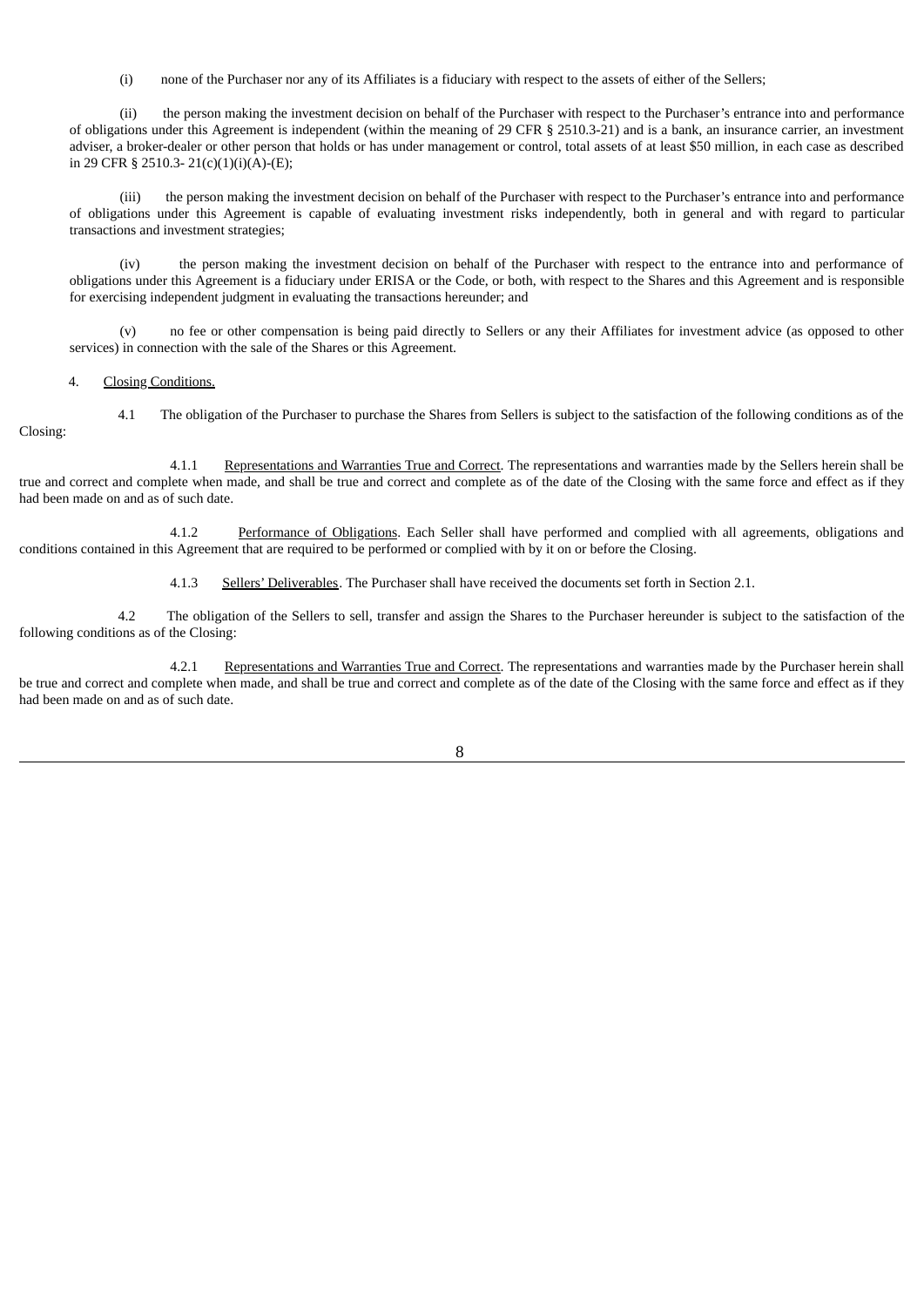4.2.2 Performance of Obligations. The Purchaser shall have performed and complied with all agreements, obligations and conditions contained in this Agreement that are required to be performed or complied with by it on or before the Closing.

#### 5. Covenants.

5.1 Restrictions on Sale. After the date hereof and immediately before the Closing, the Sellers will continue to hold Shares. Each of the Sellers hereby agrees not to sell or transfer or agree to sell or transfer any of the Shares held by it before the earlier of the Closing and the termination of this Agreement pursuant to the Section 6.7 hereof.

5.2 Beneficial Ownership. Each Seller undertakes that as long as it remains the record holder of any Shares after the Closing, it shall use its best efforts to assist the Purchaser in exercising its rights as the beneficial owner of such Shares, including without limitation, rights to any and all dividends, interest and other distributions declared on such Shares and rights to vote any such Shares at the shareholders meetings of the Company.

5.3 Identification and Ownership Checks. The Purchaser undertakes that it shall as promptly as reasonably practicable, upon the request of the Sellers, supply, or procure the supply of, documentation, information and/or other materials as is reasonably requested by the Sellers solely in order for it and its affiliates to carry out, and be satisfied with, "know your client" or other similar counterparty due diligence checks in relation to the transactions contemplated by this Agreement.

### 6. Miscellaneous.

6.1 Governing Law and Forum. This Agreement and any non-contractual obligations arising out of or in connection with it shall be governed by Hong Kong law. Any dispute, controversy, difference or claim arising out of or relating to this contract, including the existence, validity, interpretation, performance, breach or termination thereof or any dispute regarding non-contractual obligations arising out of or relating to it shall be referred to and finally resolved by arbitration administered by the Hong Kong International Arbitration Centre (HKIAC) under the UNCITRAL Arbitration Rules in force when the Notice of Arbitration is submitted, as modified by the HKIAC Procedures for the Administration of Arbitration under the UNCITRAL Arbitration Rules. The place of arbitration shall be Hong Kong. The number of arbitrators shall be three. The arbitration proceedings shall be conducted in English and the arbitration award shall be final and binding on the parties.

6.2 Amendments. No amendment or modification of the terms and conditions of this Agreement shall be valid unless in writing and signed by all Parties.

6.3 Entire Agreement. This Agreement constitutes the entire agreement between the Parties with respect to the transactions contemplated hereby. This Agreement supersedes all prior agreements, understandings, negotiations and representations between the Parties with respect to such transactions. Each Party agrees that such Party will have no remedy in respect of any representation, statement, assurance or warranty that is not expressly set out in the Agreement. No Party shall have any claim for innocent or negligent representation based upon any statement in this Agreement.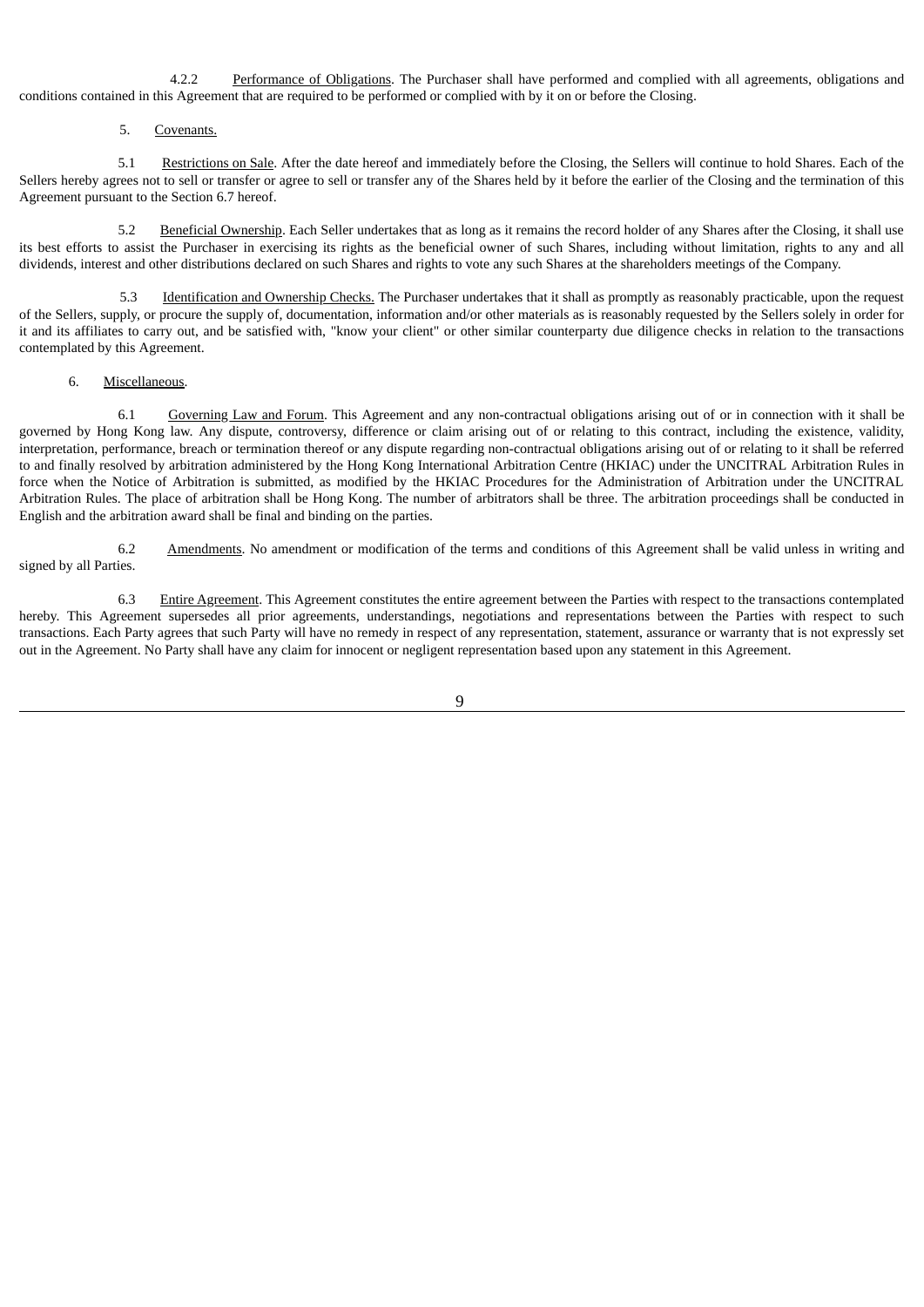6.4 Waiver. Either Party's failure to enforce any provision of this Agreement shall not in any way be construed as a waiver of any such provision, or prevent that Party thereafter from enforcing each and every other provision of this Agreement.

6.5 Expenses. Each Party shall bear its own fees and expenses incurred in connection with this Agreement and the transactions contemplated hereby.

6.6 Counterparts. This Agreement may be executed in counterparts, each of which shall be deemed an original, but all of which together shall be deemed to be one and the same agreement.

6.7 Termination. This Agreement may be terminated at any time prior to the Closing (a) by the mutual written consent of the Purchaser and the Sellers, (b) by the Purchaser if a breach of any provision of this Agreement has been committed by any Seller and such breach has not been cured within 30 days following receipt by the breaching Seller of written notice of such breach, (c) or by any Seller if a breach of any provision of this Agreement has been committed by the Purchaser and such breach has not been cured within 30 days following receipt by the Purchaser of written notice of such breach, or (c) by any Party if the Closing does not occur on or before the date that is thirty (30) days after the date hereof. Upon termination, all further obligations of the Parties under this Agreement shall terminate without liability of any Party to the other Parties to this Agreement, except that no such termination shall relieve any Party from liability for any fraud or willful breach of this Agreement.

6.8 Assignment. Neither this Agreement nor any of the rights, interests or obligations hereunder may be assigned or delegated, in whole or in part, by either Party without the prior written consent of the other Party, and any purported assignment or delegation in contravention of this Section 6.8 shall be null and void and of no force and effect. Notwithstanding the preceding sentence, the Purchaser may, without the prior written consent of Sellers, assign this Agreement or any of its rights, interests or obligations under this Agreement, in whole or in part, to one or more of its Affiliates; *provided*, *however*, that no such assignment shall relieve Purchaser of its obligations hereunder.

6.9 Further Assurances. Each Party agrees to (i) execute and deliver, or cause to be executed and delivered, all such other and further agreements, documents and instruments and (ii) take or cause to be taken all such other and further actions as the other Party may reasonably request to effectuate the intent and purposes, and carry out the terms, of this Agreement, including, for the avoidance of doubt, the passing of the good and valid legal title to the Shares to the Purchaser.

6.10 Survival. All representations, warranties, covenants and agreements contained in or made pursuant to this Agreement shall survive the consummation of the transactions contemplated hereunder.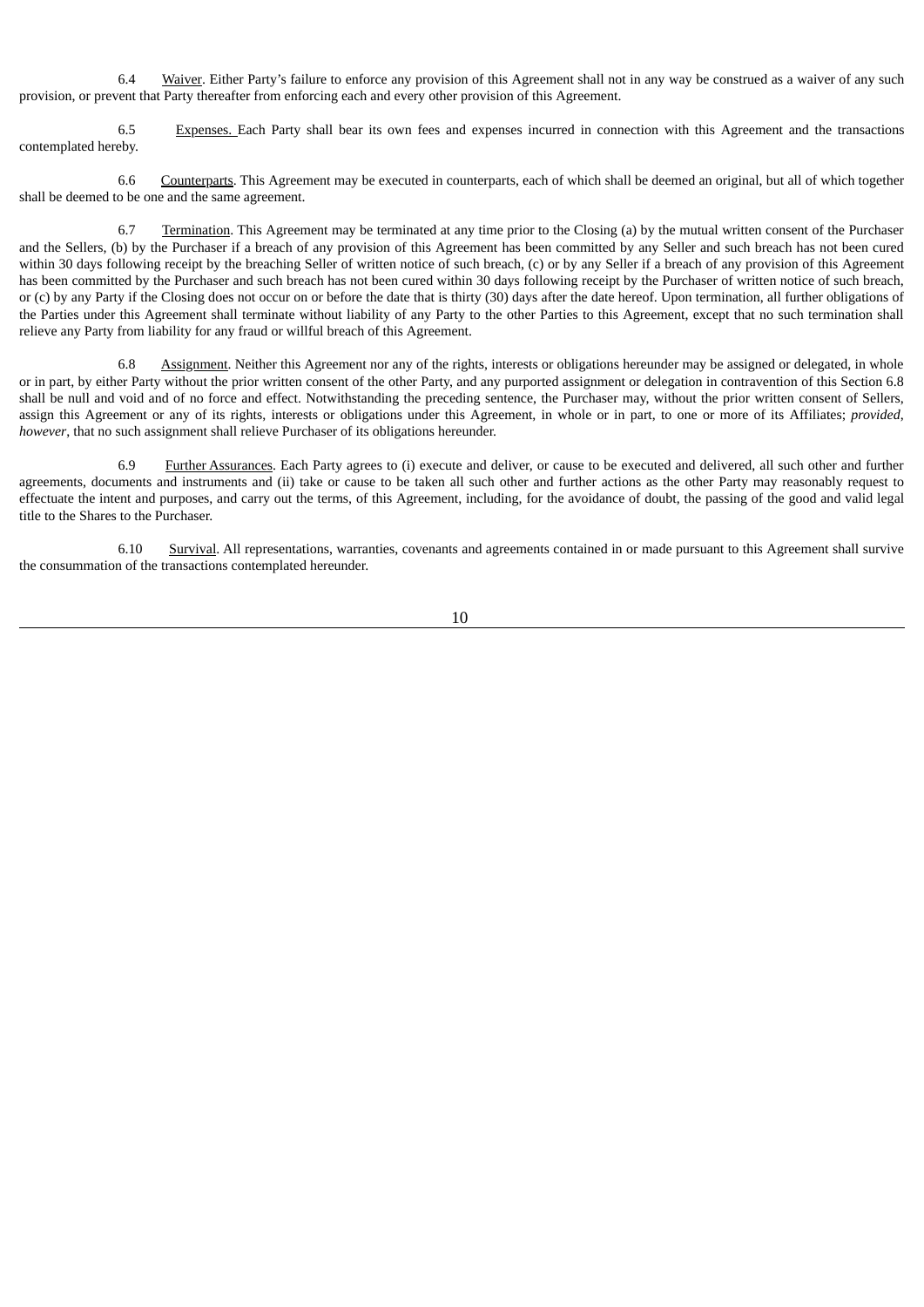6.11 Confidentiality. Each Party agrees that, without the prior written consent of the other Party, it shall not disclose the contents of this Agreement to any person, except that any Party may make any such disclosure (a) as required to implement or enforce this Agreement, (b) if required to do so by any law, court, regulation, subpoena or other legal process, (c) to any governmental authority or self-regulatory entity having or asserting jurisdiction over it, (d) if its attorneys advise it that it has a legal obligation to do so or that failure to do so may result in it incurring a liability to any other person or sanctions that may be imposed by any governmental authority, or (e) to its Affiliates, directors, officers, employees, agents, advisors, counsel, accountants and auditors.

6.12 Severability of Provisions. The invalidity or unenforceability of any particular provision of this Agreement, or any agreement or certificate entered into in connection with the transactions contemplated hereby, shall not affect the other provisions hereof or thereof, which shall continue in full force and effect.

6.13 Notices. All notices, requests, demands and other communications to any Party or given under this Agreement will be in writing and delivered personally, by overnight delivery, courier or by registered mail to such Party at the address specified for such Party on the signature pages to this Agreement (or at such other address as may be specified by a Party in writing given at least five business days prior thereto). All notices, requests, demands and other communications will be deemed delivered when actually received.

*[THE REMINDER OF THIS PAGE IS INTENTIONALLY LEFT BLANK]*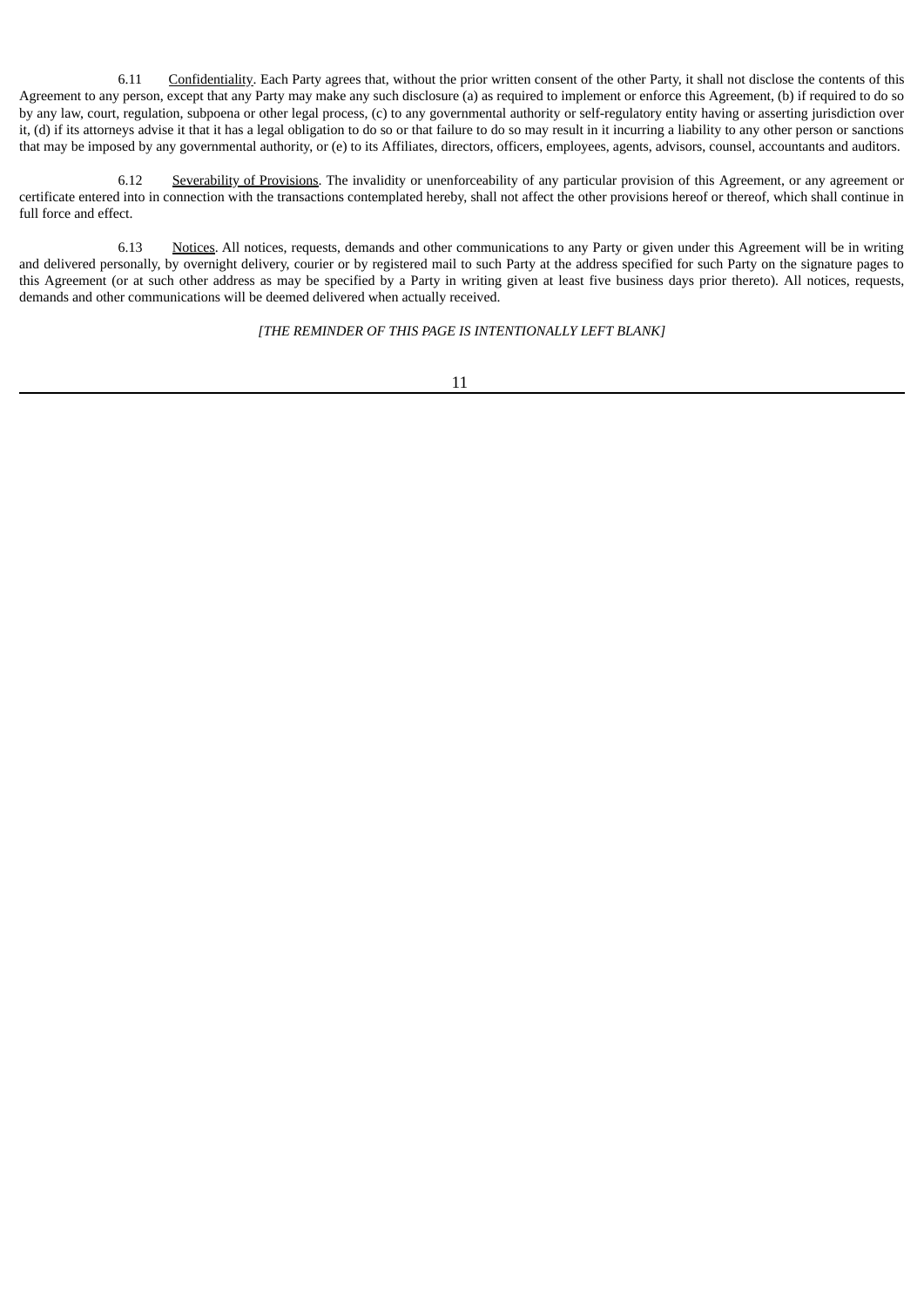IN WITNESS WHEREOF, the Parties have executed this Agreement as of the date set forth above.

# **Sellers:**

**Carlyle Asia Growth Partners III, L.P.**

by its general partner CAGP General Partner, L.P. itself by its general partner CAGP Limited

By: /s/ Thomas Mayrhofer

Name: Thomas Mayrhofer Title: Director & Authorized Signatory

# **CAGP III Co-Investment, L.P.**

by its general partner CAGP General Partner, L.P. itself by its general partner CAGP Limited

By: /s/ Thomas Mayrhofer Name: Thomas Mayrhofer Title: Director & Authorized Signatory

| <b>Notice Details:</b> |                                                                                  |
|------------------------|----------------------------------------------------------------------------------|
| Address:               | Carlyle Asia Investment Advisors Limited, Suite 2801, 28 <sup>th</sup><br>Floor, |
|                        | Two Pacific Place, 88 Queensway, Central, Hong Kong                              |
| Attention:             | Norma Kuntz / Wayne Bannon                                                       |
| Email:                 | norma.kuntz@carlyle.com                                                          |
|                        | wayne.bannon@carlyle.com                                                         |
|                        |                                                                                  |

[*Signature Page to Share Purchase Agreement*]

12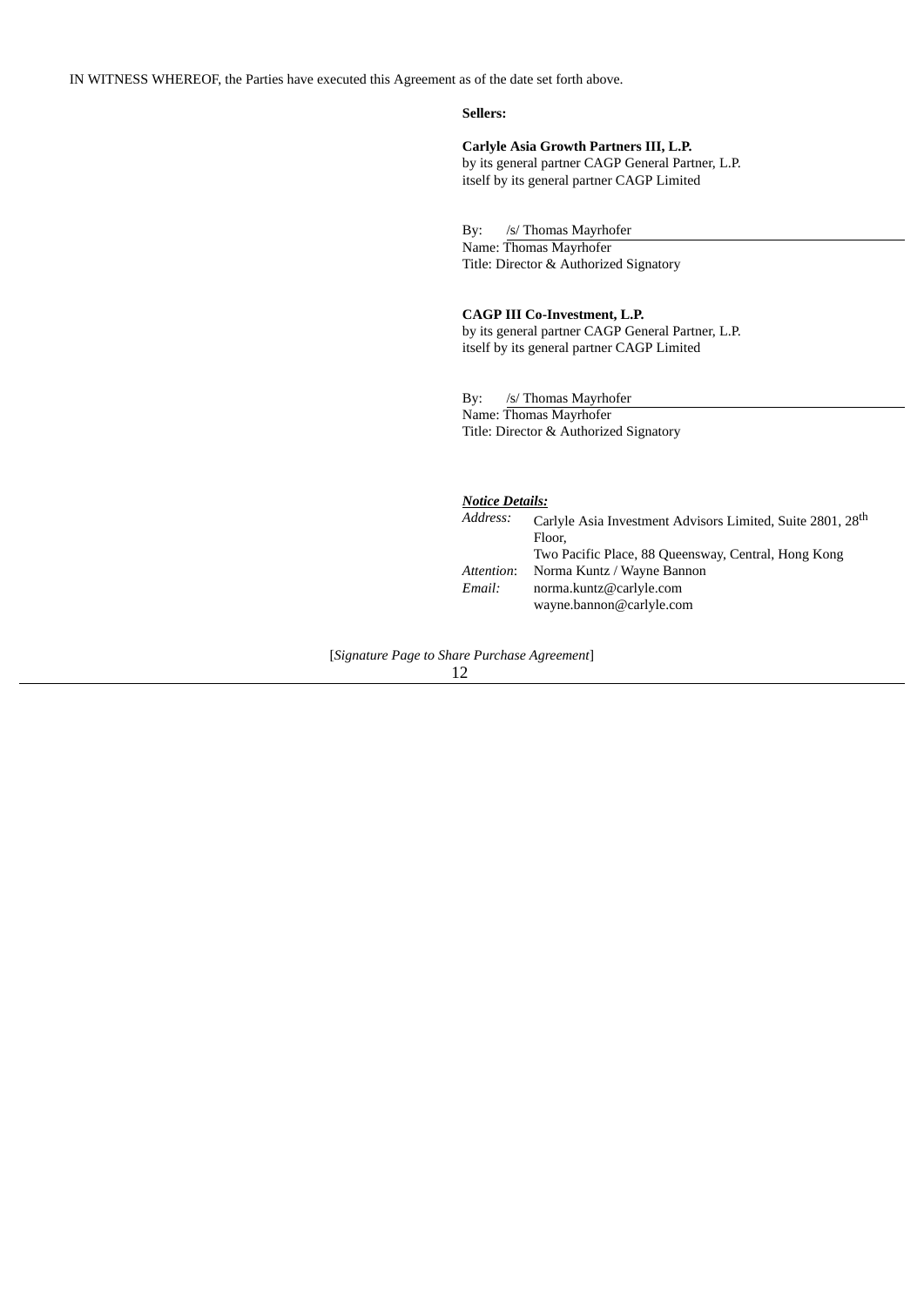# **Oasis Inspire Limited**

By: /s/ Yanxiang LU Name: Yanxiang LU Title: Director & Authorized Signatory

*Notice Details: Address:* 17/F, Tower S1, Bund Finance Center, 600 East Zhongshan No.2 Road, Shanghai, China *Attention*: Yanxiang LU/ Yingyi Zou *Email:* sean.lu@fosun.com zouyyi@fosun.com

[*Signature Page to Share Purchase Agreement*]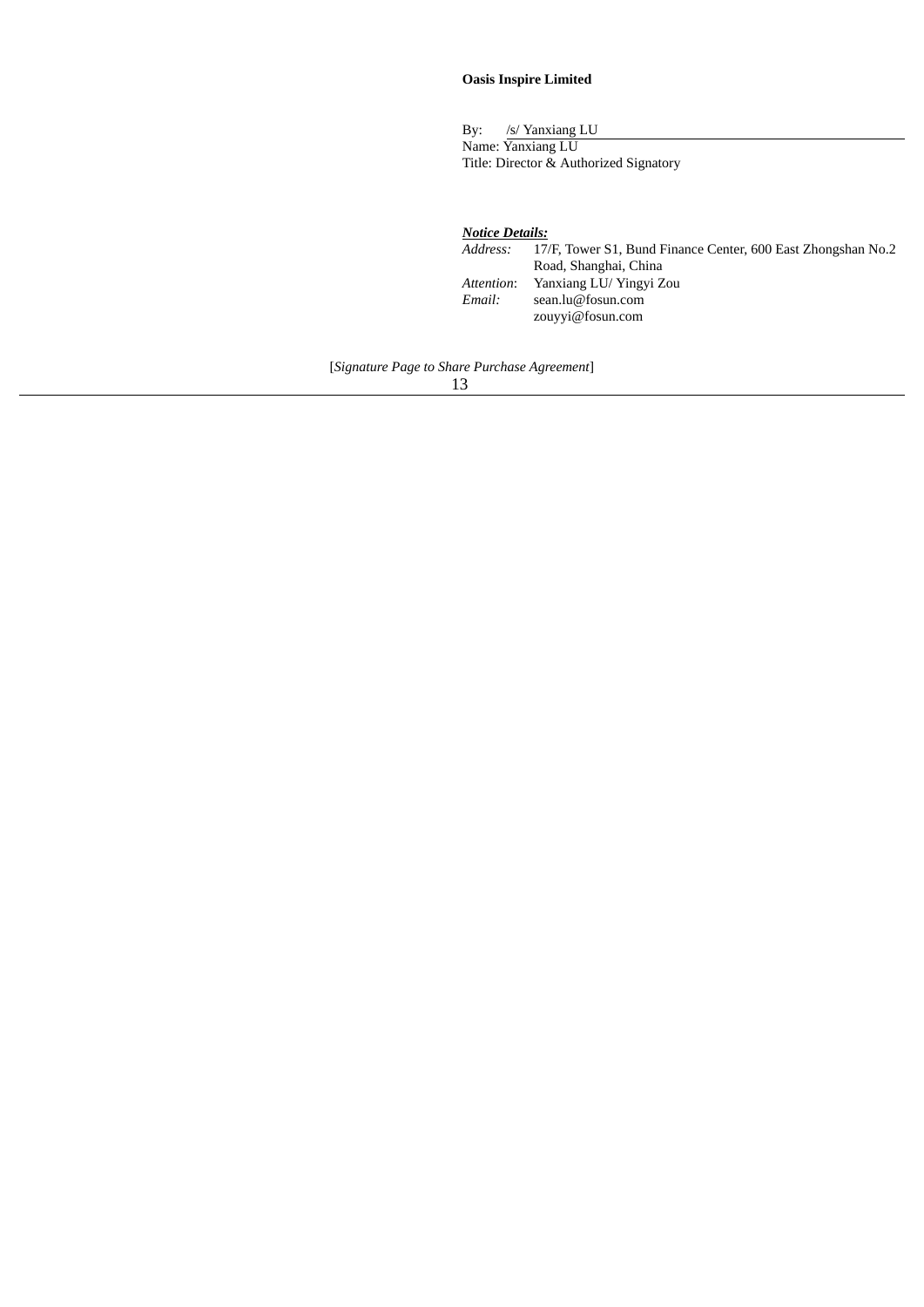# October 31, 2017

# **RE: Undertaking**

The undersigned hereby undertakes to and agrees with Oasis Inspire Limited ("**Oasis**") as follows:

- (1) *Appointment of Fosun International Designee to the Board.* Mr. Jianyu Yang (the "**Controlling Shareholder**") of Concord Medical Services Holdings Limited (the "**Company**") shall use his best efforts to (i) nominate and support the election of Yanxiang LU, a representative designated by Oasis (the "**Oasis Nominee**") to the Board of Directors of the Company (the "**Board**"), and (ii) cause any outstanding voting securities held by him or his affiliates to be voted in favor of the Oasis Nominee's election or appointment to the Board as a director.
- (2) *Governing Law*. This letter shall be governed and construed in accordance with New York law.

Very truly yours,

**Controlling Shareholder:**

/s/Jianyu Yang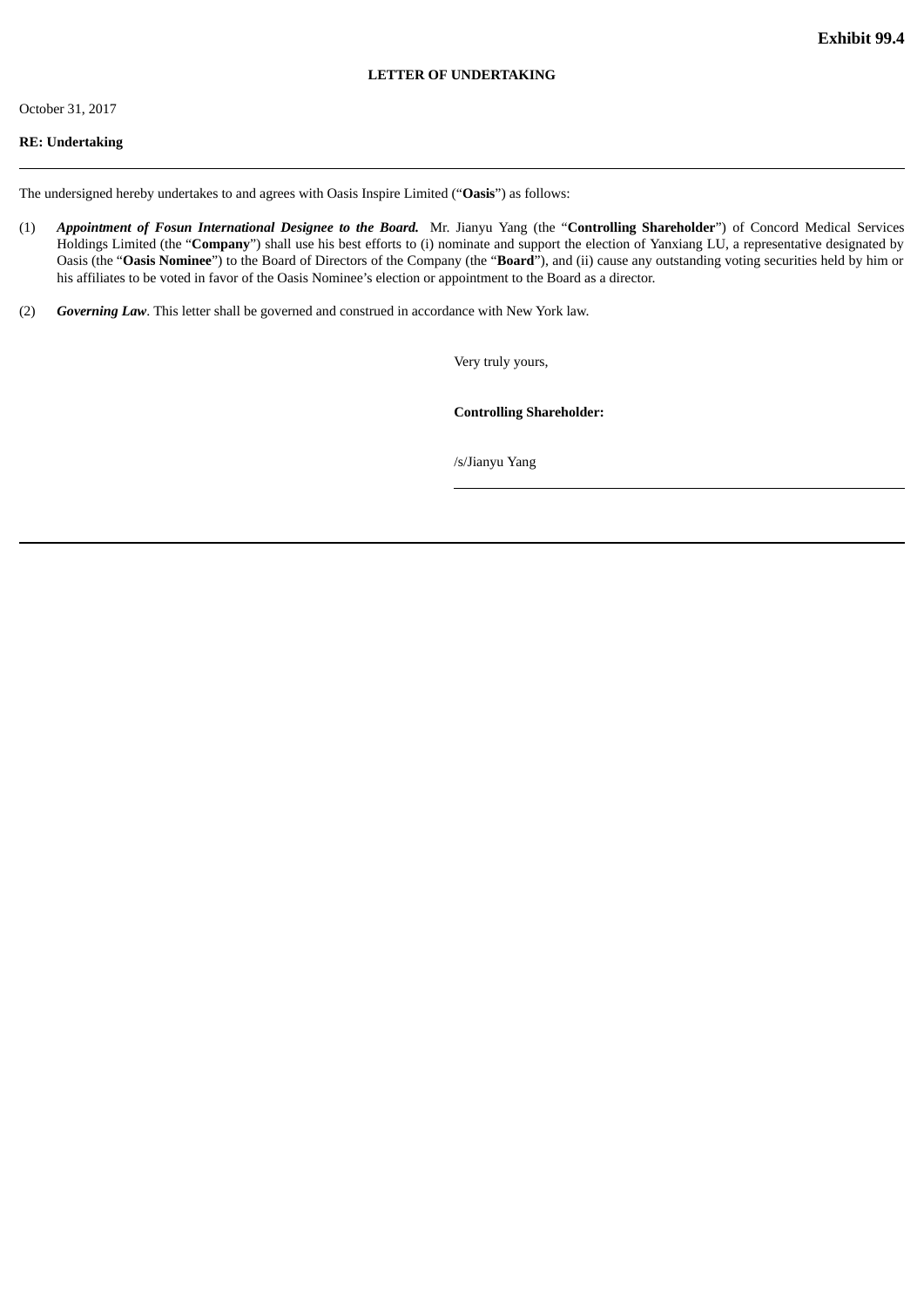October 31, 2017

Fosun International Limited ("**Fosun International**") Room 808, ICBC Tower, 3 Garden Road, Central, Hong Kong

#### **RE: Undertaking**

We understand that Oasis Inspire Limited ("Oasis") (a British Virgin Islands company) or another subsidiary or affiliate of Fosun International (Oasis or such other subsidiary or affiliate (as applicable) is hereinafter referred to as the "**Fosun Entity**") is proposing to enter into a share purchase agreement (the "**Share Purchase Agreement**") with Carlyle Asia Growth Partners III, L.P. and CAGP III Co-Investment, L.P. (collectively, the "**Sellers**"). Pursuant to and subject to the terms and condition of the Share Purchase Agreement, the Fosun Entity will agree to purchase from the Sellers, in aggregate, 13,086,350 Class A ordinary shares (the "**Sale Shares**") of Concord Medical Services Holdings Limited (the "**Company**").

In consideration of the foregoing and for the purposes of inducing the Fosun Entity to enter into the Share Purchase Agreement and complete the transactions contemplated thereby, the Company hereby irrevocably undertakes to and agrees with Fosun International as follows:

(1) *Transfer of Shares*. Upon or after the completion of the purchase of the Sale Shares by the Fosun Entity, upon the written request of Fosun International or the Fosun Entity, the Company shall (a) consent to, and (b) use its reasonable efforts to facilitate and take all actions reasonably required on its part to enable, the registration, within five (5) business days of the transfer of the Sale Shares to the Fosun Entity on the Company's Register of Members, including without limitation to (i) deliver to the Cayman transfer agent of the Company properly signed instruction letter with regard to the share transfer, and (ii) instruct the Cayman transfer agent to (x) release a certificated extract of the updated Register of Members to the Fosun Entity and (y) deliver a new share certificate to the Fosun Entity evidencing the Sale Shares.

For the purposes of this Clause (1), "business day" mean a day, other than a Saturday, Sunday or other day on which commercial banks in the Cayman Islands or the People's Republic of China are authorized or required by law to close.

(2) *Issuance of ADS*. Upon or after the completion of the purchase of the Sale Shares by the Fosun Entity, upon the written request of Fosun International or the Fosun Entity, the Company shall (a) consent to, and (b) use its reasonable efforts to facilitate and take all actions reasonably required on its part to enable, the deposit of any or all of the Sale Shares by the Fosun Entity with the depositary for the issuance, within ten (10) business days of any request by the Fosun Entity, of the American depositary shares ("**ADSs**") representing such Sale Shares in accordance with the Deposit Agreement between the Company and JPMORGAN CHASE BANK, N.A as depositary (as may be amended or replaced from time to time). It is understood that deposit of Sale Shares and issue of ADSs are at the discretion of depositary.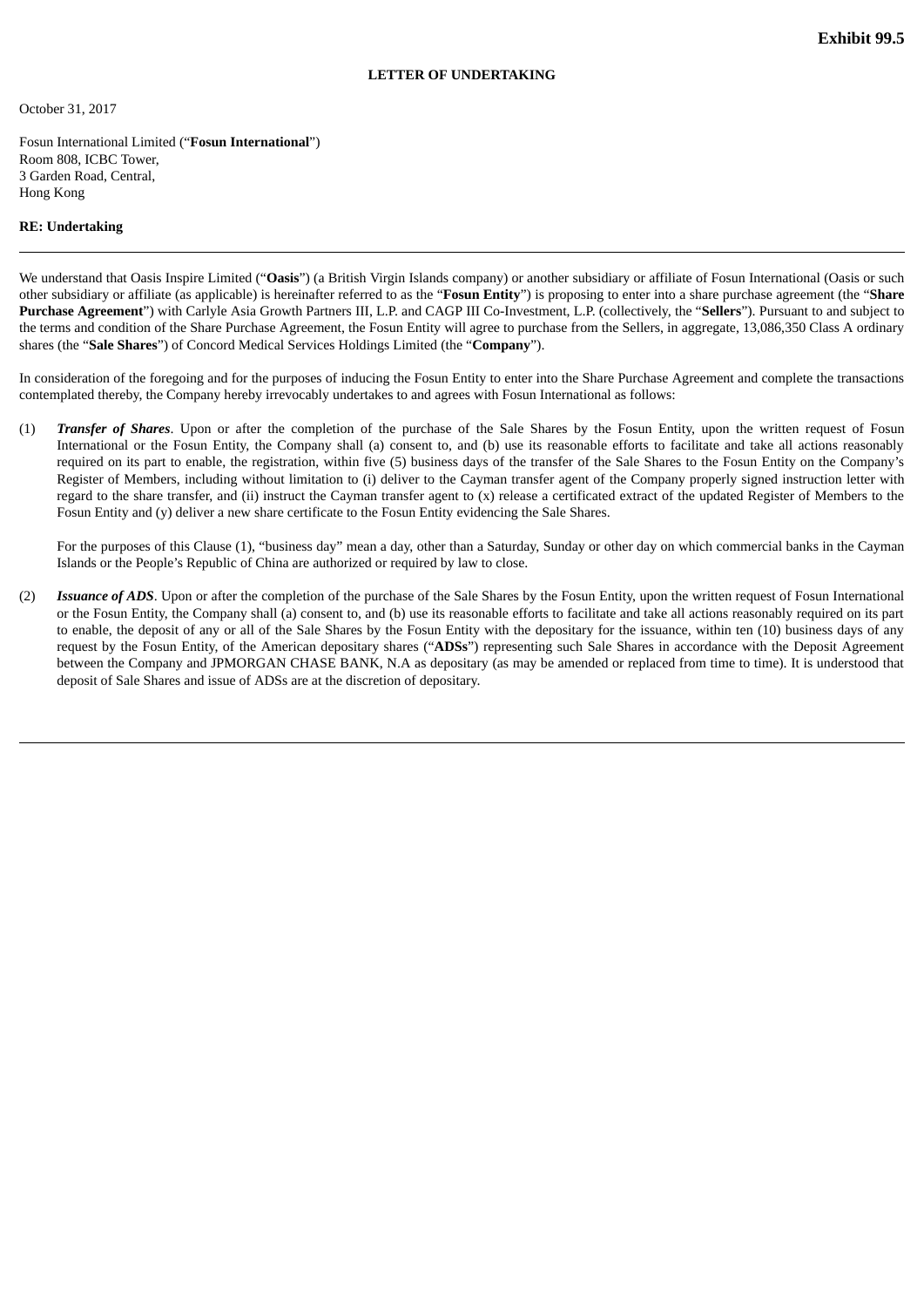For the purposes of this Clause (2), "business day" mean a day, other than a Saturday, Sunday or other day on which commercial banks in the Cayman Islands, New York or the People's Republic of China are authorized or required by law to close.

- (3) *Future Transfer by Fosun Entity*. In the event that the Fosun Entity transfers any or all of the Sale Shares held by it to any other subsidiary or affiliate of Fosun International) (the "**Future Transferees**"), the Company agrees that its undertakings set forth in Clauses (1) and (2) above shall apply *mutatis mutandis* to such future transfers by Fosun Entity and, with respect to the Sale Shares transferred to it, each Future Transferee will be entitled to the benefits and rights under Clauses (1) and (2) to the same extent as the Fosun Entity.
- (4) *Third Party Beneficiaries*. The parties to this letter do not confer any rights or remedies upon any person other than the parties hereto and their respective successors and permitted assigns, except that the Fosun Entity and each of the Future Transferees are hereby designated as third party beneficiaries of this letter having the right to enforce this letter.
- (5) *Governing Law*. This letter shall be governed and construed in accordance with New York law.

*[Signature Page Follows]*